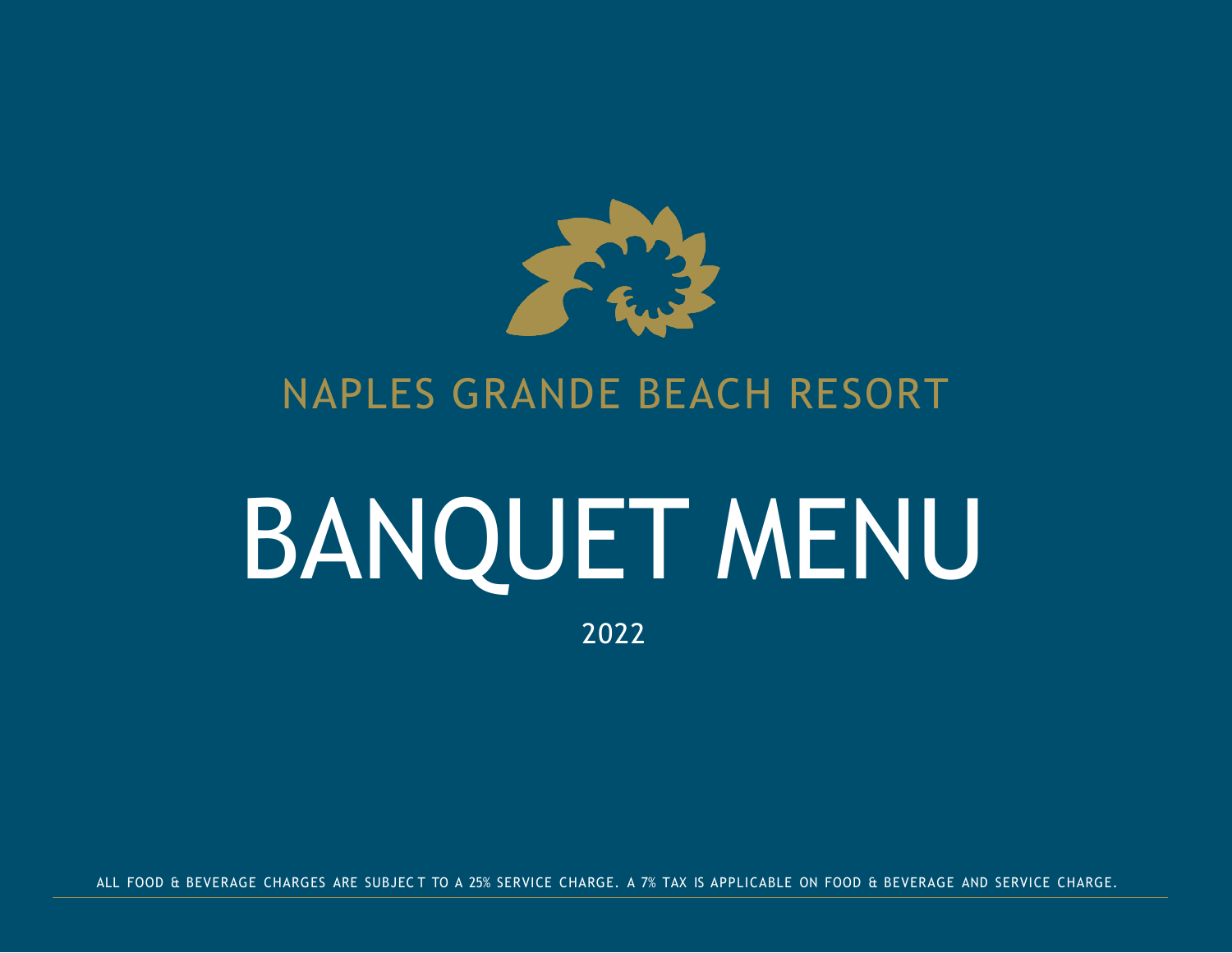### 美生 **NAPLES GRANDE BEACH RESORT**

### **BREAKFAST [BUFFETS](#page-1-0)** [ENHANCEMENTS](#page-2-0) [PLATED](#page-3-0) & BOXED **BREAKS** SNACKS & [REFRESHMENTS](#page-4-0)

**[BREAKS](#page-5-0)** LUNCH COLD [BUFFET](#page-6-0) HOT [BUFFET](#page-7-0) HOT BUFFET [\(CONTINUED\)](#page-8-0) [PLATED](#page-9-0) [BOXED](#page-10-0)

**RECEPTION** COLD HORS [D'OEUVRES](#page-11-0) HOT HORS [D'OEUVRES](#page-12-0) THE [CARVING](#page-13-0) BOARD [ACTION STATIONS](#page-14-0) [DISPLAYS](#page-15-0)

DINNER **[BUFFET](#page-16-0)** BUFFET [\(CONTINUED\)](#page-17-0) BUFFET [\(CONTINUED\)](#page-19-0) DESSERT [STATIONS](#page-19-0) BUFFET **[PLATED](#page-20-0)** PLATED [\(CONTINUED\)](#page-21-0)

THE BAR [BAR A LA CARTE](#page-22-0) [HOSPITALITY](#page-23-0) BARS [PACKAGE BARS](#page-24-0)

WINE [SELECTION](#page-25-0)

GENERAL [INFORMATION](#page-26-0)

### CONTINENTAL 42

Seasonal Fruits & Berries Mini Bagels Plain & Fruit Cream Cheese Croissants, Danishes, Muffins Fruit Preserves, Butter Orange, Cranberry & Apple Juice Coffee, Decaffeinated Coffee, Assorted Hot Tea

### HEALTHY CONTINENTAL 46

Seasonal Fruits & Berries Low Fat Cottage Cheese Plain & Fruit Flavored Yogurt Bar Oatmeal With Golden Raisins, Brown Sugar Dry Cereals, Whole & Skim Milk **Muffins** Fruit Preserves, Butter Orange, Cranberry & Apple Juice Coffee, Decaffeinated Coffee, Assorted Hot Tea

### COUNTRY HARVEST 51

Seasonal Fruits & Berries Individual Flavored Yogurts Oven-Fresh Bakery Specialties Fruit Preserves, Butter Dry Cereals, Whole & Skim Milk Scrambled Eggs Pork Link Sausage Applewood Smoked Bacon Potato Lyonnaise Orange, Cranberry & Apple Juice Coffee, Decaffeinated Coffee, Assorted Hot Tea

### GULF COAST 55

Seasonal Fruits & Berries Individual Flavored Yogurts Dry Cereals, Whole & Skim Milk Oven-Fresh Bakery Specialties Fruit Preserves, Butter Oatmeal With Golden Raisins, Brown Sugar, Sliced Almonds Scrambled Eggs Egg White Frittata With Chive Holandaise Buttermilk Pancakes, Warm Maple Syrup Pork Link Sausage Applewood Smoked Bacon Herb Roasted Potatoes Orange, Cranberry & Apple Juice Coffee, Decaffeinated Coffee, Assorted Hot Tea

### EVERGLADES 58

Seasonal Fruit & Berries Plain & Fruit Flavored Yogurt Bar Warm Cinnamon Buns, Bagels & Coffee Cakes Fruit Preserves, Butter, Cream Cheese

**BUFFFT** 

Oatmeal With Golden Raisins, Brown Sugar Cinnamon French Toast, Warm Maple Syrup

BREAKFAST

<span id="page-1-0"></span>SERVICE TIME 1 HOUR

Chicken Apple Sausage Applewood Smoked Bacon

Hash Brown Potatoes

Eggs & Omelets Prepared To Order\*\* Choice Of: Farm Fresh Eggs Or Egg Whites Toppings Include:

Ham, Bacon, Chicken Sausage Tomato, Sweet Pepper, Onion Organic Baby Spinach, Mushroom Choice Of Cheese: Cheddar, Swiss Orange, Cranberry & Apple Juice Coffee, Decaffeinated Coffee, Assorted Hot Tea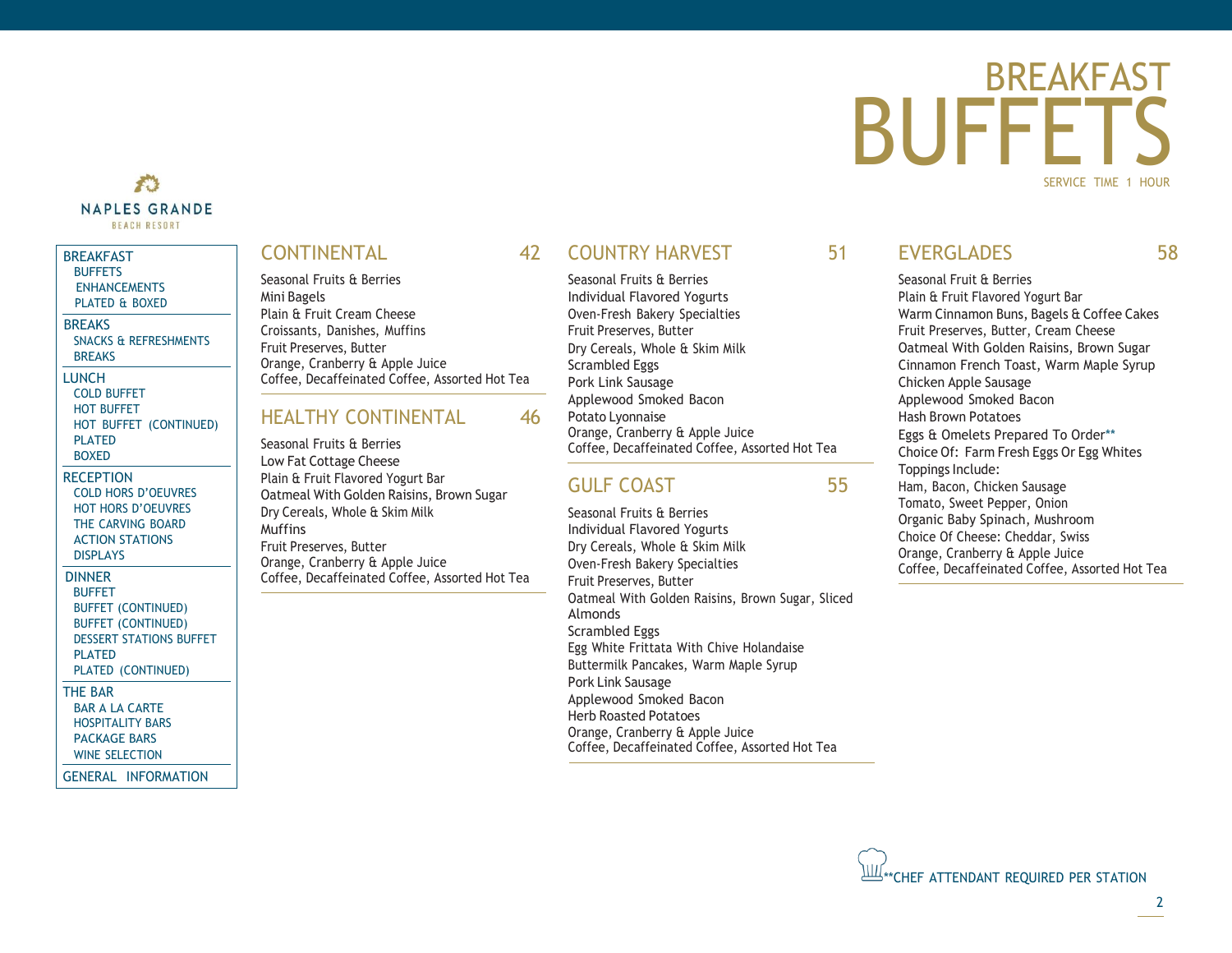## <span id="page-2-0"></span>BREAKFAST ENHANCEMENTS

### 大学 **NAPLES GRANDE BEACH RESORT**

### BREAKFAST **[BUFFETS](#page-1-0)**

[ENHANCEMENTS](#page-2-0) [PLATED](#page-3-0) & BOXED

### **BREAKS**

SNACKS & [REFRESHMENTS](#page-4-0) [BREAKS](#page-5-0)

### LUNCH

COLD [BUFFET](#page-6-0) HOT [BUFFET](#page-7-0) HOT BUFFET [\(CONTINUED\)](#page-8-0) [PLATED](#page-9-0) [BOXED](#page-10-0)

**RECEPTION** COLD HORS [D'OEUVRES](#page-11-0) HOT HORS [D'OEUVRES](#page-12-0) THE [CARVING](#page-13-0) BOARD [ACTION STATIONS](#page-14-0) [DISPLAYS](#page-15-0)

### DINNER [BUFFET](#page-16-0) BUFFET [\(CONTINUED\)](#page-17-0) BUFFET [\(CONTINUED\)](#page-19-0) DESSERT [STATIONS](#page-19-0) BUFFET [PLATED](#page-20-0)

PLATED [\(CONTINUED\)](#page-21-0)

### THE BAR

[BAR A LA CARTE](#page-22-0) [HOSPITALITY](#page-23-0) BARS [PACKAGE BARS](#page-24-0) WINE [SELECTION](#page-25-0)

GENERAL [INFORMATION](#page-26-0)

### EGGS + OMELETE STATION\*\* 20

Eggs & Omelets Prepared To Order SELECT ONE: Farm Fresh Eggs Or Egg Whites TOPPINGS TO INCLUDE: Ham, Bacon, Chicken Sausage Tomato, Sweet Pepper, Onion Organic Baby Spinach, Mushroom CHOICE OF CHEESE: Cheddar or Swiss

### BUTTERMILK PANCAKE -OR-BELGIAN WAFFLE STATION\*\* 18

TOPPINGS TO INCLUDE:

Strawberries, Blueberries, Sliced Banana Chocolate Chips, Toasted Pecans, Nutella Maple Syrup, Vanilla Whipped Cream Whipped Butter

### BUILD YOUR OWN AVOCADO TOAST STATION\*\* 19

Grilled Sourdough, Wheatberry Gluten Free Bread Smashed Avocado Sliced Heirloom Tomato, Crispy Prosciutto Smoked Salmon, Feta Cheese Scrambled Eggs, Everything Seasoning

### **BISCUIT BAR**

Buttermilk Biscuit, Aged Cheddar Biscuit Sausage Gravy, Country Ham Fried Chicken Tender Apple Butter, Nutella, Strawberry Jam Orange Marmalade Whipped Butter, Honey Dijon Mustard Pimento Cheese

### SMOOTHIES\*\* 18

SELECT TWO:

- Blueberry, Strawberry, Mint, Banana - Spinach, Green Apple, Cucumber

- Lime Orange, Mango Pineapple, Yogurt Vanilla Protein Power Mix-In

### BAGELS & SMOKED SALMON 15

Red Onion, Slice Tomato, Capers, Sliced Eggs Cream Cheese

### STEEL CUT OATMEAL 10

Golden Raisins, Brown Sugar, Sliced Almonds

| 18 | <b>INDIVIDUAL CEREALS</b>                                                |  |
|----|--------------------------------------------------------------------------|--|
|    | Whole & Skim Milk<br>Cheerios, Fruit Loops, Frosted Flakes, Rice Krispie |  |
|    | <b>SCRAMBLED EGGS</b>                                                    |  |

### ACCOMPANIED BY APPROPRIATE **ACCOUTREMENTES**

### BREAKFAST POTATO 7

CHOICE OF ONE: Herb Roasted, Hashbrown, or Lyonnaise

### BREAKFAST MEATS 11

Krispies

SELECT TWO: Applewood Smoked Bacon Pork Sausage Link Chicken Apple Sausage Turkey Bacon Smoked Ham

ENHANCEMENTS ARE MEANT TO ACCOMPANY A BUFFET BREAKFAST. IF NOT ACCOMPANIED, A MINIMUM OF 3 ENHANCEMENTS ARE REQUIRED (BEVERAGES NOT INCLUDED)

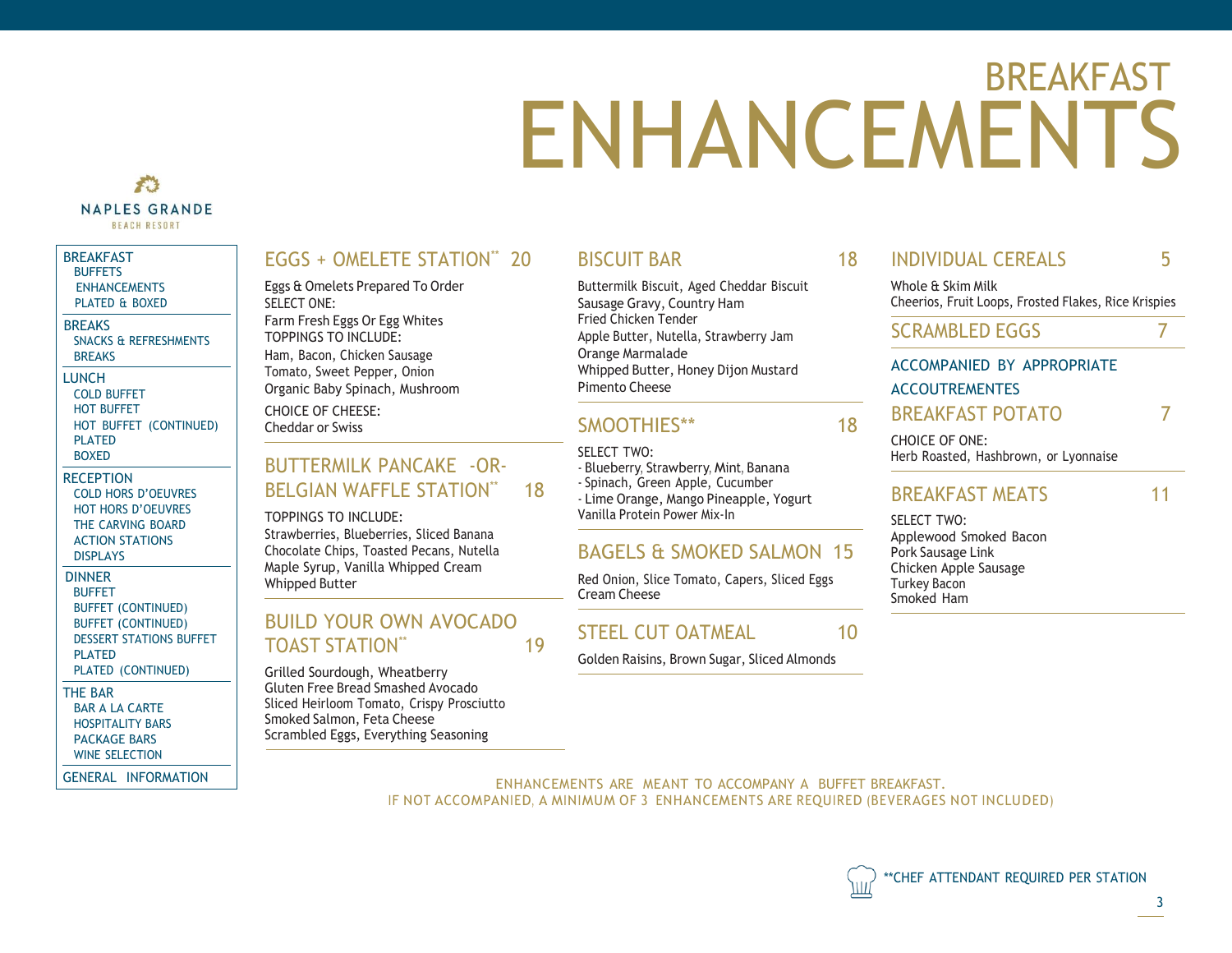## <span id="page-3-0"></span>BREAKFAST PLATED & BOXED

### 香 **NAPLES GRANDE BEACH RESORT**

### **BREAKFAST**

**[BUFFETS](#page-1-0)** [ENHANCEMENTS](#page-2-0) [PLATED](#page-3-0) & BOXED

### **BREAKS**

SNACKS & [REFRESHMENTS](#page-4-0) [BREAKS](#page-5-0)

- LUNCH
- COLD [BUFFET](#page-6-0) HOT [BUFFET](#page-7-0) HOT BUFFET [\(CONTINUED\)](#page-8-0) [PLATED](#page-9-0)
- [BOXED](#page-10-0)

**RECEPTION** COLD HORS [D'OEUVRES](#page-11-0) HOT HORS [D'OEUVRES](#page-12-0) THE [CARVING](#page-13-0) BOARD [ACTION STATIONS](#page-14-0) [DISPLAYS](#page-15-0)

### DINNER

[BUFFET](#page-16-0) BUFFET [\(CONTINUED\)](#page-17-0) BUFFET [\(CONTINUED\)](#page-19-0) DESSERT [STATIONS](#page-19-0) BUFFET [PLATED](#page-20-0) PLATED [\(CONTINUED\)](#page-21-0)

### THE BAR

[BAR A LA CARTE](#page-22-0) [HOSPITALITY](#page-23-0) BARS [PACKAGE BARS](#page-24-0) WINE [SELECTION](#page-25-0)

GENERAL [INFORMATION](#page-26-0)

### BOXED BREAKFAST 36

Individual Yogurt Hard Boiled Egg Fresh Seasonal Fruit Salad Chefs Breakfast Pastry Fruit Preserves, Butter Bottled Juice (Orange or Apple) Coffee, Decaffeinated Coffee, Assorted Hot Tea

### ON THE TERRACE 48

Strawberry Yogurt & Granola Parfait Scrambled Eggs, Chive, Aged Cheddar Breakfast Potato Applewood Smoked Bacon Assorted Croissants & Biscuits Fruit Preserves, Butter Orange, Cranberry, & Apple Juices Coffee, Decaffeinated Coffee, Assorted Hot Tea

### SEAGATE 52

Orange, Cranberry & Apple Juices Coffee, Decaffeinated Coffee, Assorted Hot Tea Steak & Eggs Benedict Tenderloin, English Muffin, Sauce Charron Breakfast Potato Asparagus, Marinated Tomato Assorted Fruit Danish Fruit Preserves, Butter Orange, Cranberry & Apple Juices Coffee, Decaffeinated Coffee, Assorted Hot Tea

### BOXED ENHANCEMENTS

### BAGEL & SMOKED SALMON 15

Lettuce, Red Onion, Sliced Tomato, Caper Cream Cheese

### BREAKFAST SANDWICH 11

CHOICE OF: Croissant - Shaved Ham, Egg & Cheddar Biscuit - Applewood Smoked Bacon, Egg & Cheddar Bagel - Pork Sausage, Egg & Cheddar

(Substitute Egg Whites On Any Sandwich)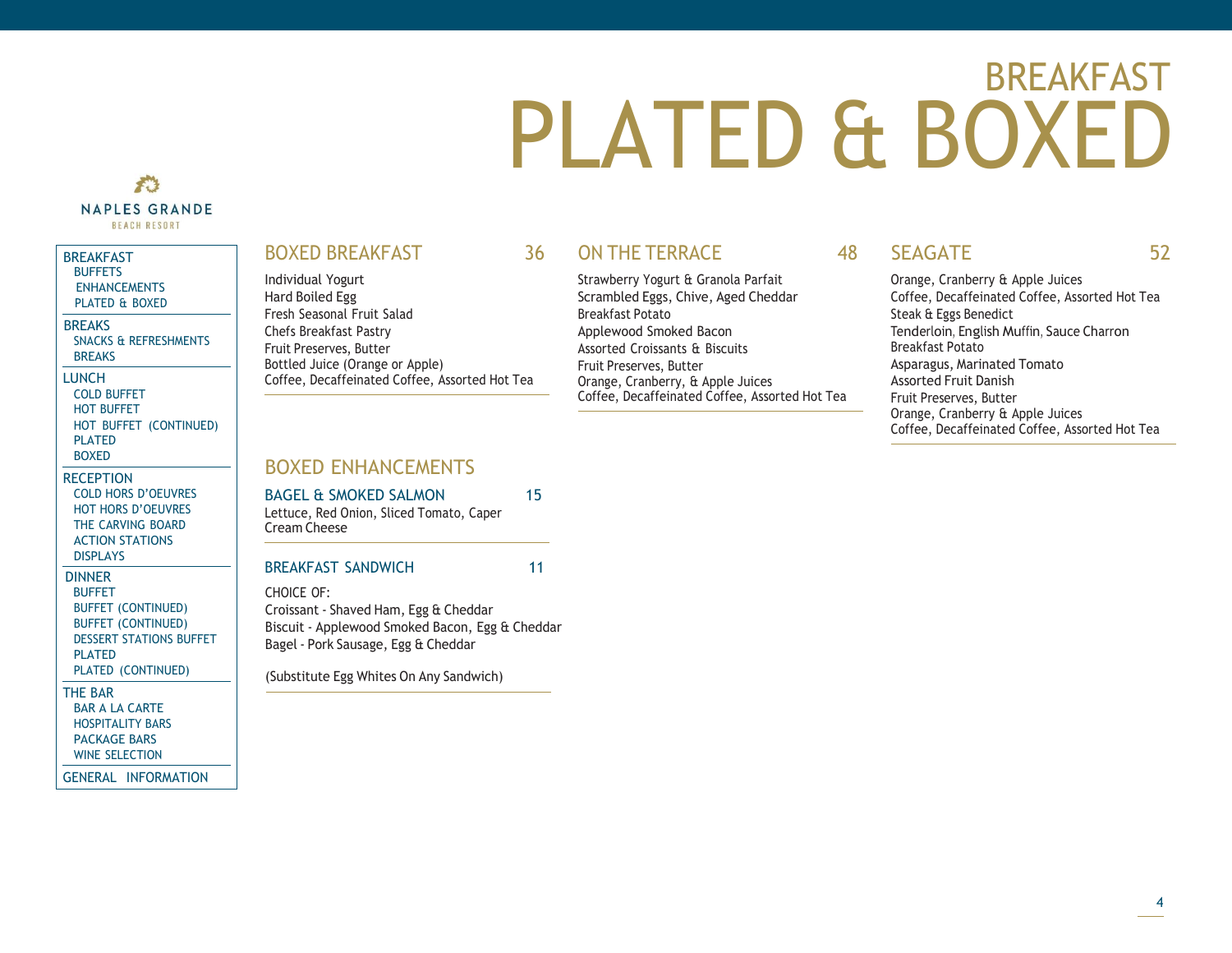# <span id="page-4-0"></span>SNACKS & REFRESHMENTS

### 香 **NAPLES GRANDE BEACH RESORT**

### BREAKFAST **BUFFFTS**

[PLATED](#page-3-0) & BOXED

### **BREAKS**

**[BREAKS](#page-5-0)** 

### **LUNCH**

COLD [BUFFET](#page-6-0) HOT [BUFFET](#page-7-0) HOT BUFFET [\(CONTINUED\)](#page-8-0) [PLATED](#page-9-0) [BOXED](#page-10-0)

### **RECEPTION**

COLD HORS [D'OEUVRES](#page-11-0) HOT HORS [D'OEUVRES](#page-12-0) THE [CARVING](#page-13-0) BOARD [ACTION STATIONS](#page-14-0) [DISPLAYS](#page-15-0)

### DINNER

[BUFFET](#page-16-0) BUFFET [\(CONTINUED\)](#page-17-0) BUFFET [\(CONTINUED\)](#page-19-0) DESSERT [STATIONS](#page-19-0) BUFFET [PLATED](#page-20-0) PLATED [\(CONTINUED\)](#page-21-0)

### THE BAR

[BAR A LA CARTE](#page-22-0) [HOSPITALITY](#page-23-0) BARS [PACKAGE BARS](#page-24-0)

WINE [SELECTION](#page-25-0)

GENERAL [INFORMATION](#page-26-0)

Seasonal Fresh Fruit & Berries Guacamole, Salsa & Chips - With Bacon & Vegetable Dip Hard Boiled Eggs

| Whole Fresh Seasonal Fruit     |   |
|--------------------------------|---|
| <b>Fruit Yogurts</b>           | 5 |
| Assorted Protein Bars          | 5 |
| Bags Of Pretzels, Potato Chips |   |
| Terra Chips, Popcorn           | 5 |
|                                |   |

### PER PERSON BY THE DOZEN BY THE GALLON

- Croissants, Danishes, Muffins Fruit & Nut Breads
- PER ITEM Brownies, Fudge, Blondie Bars 72<br>Ice Cream Bars 72 Assorted Gourmet Cookies
	- Ice Cream Bars 72<br>
	Jumbo Soft Pretzels 72 4 Jumbo Soft Pretzels<br>5 Mini Cuncakes
		-
	-

15 14

[ENHANCEMENTS](#page-2-0) Mixed Nuts or Party Mix 5 Assorted Mini Bagels w/ Cream Cheese 72 Assorted Fresh Juices 110 Lemonade Coffee Regular or Decaf 110 115 SNACKS & [REFRESHMENTS](#page-4-0) Fresh Potato Chips **Francisco Chips 12** Sweet & Savory Doughnuts 72 Hot Tea 110 Iced Tea 110

### PER ITEM

84 84

60 72

| Whole Fresh Seasonal Fruit<br>Fruit Yogurts            | <b>ICC CICAILIDAIS</b><br>Jumbo Soft Pretzels<br>Mini Cupcakes | 84 | <b>Assorted Soft Drinks</b><br><b>Bottled Water</b> |  |
|--------------------------------------------------------|----------------------------------------------------------------|----|-----------------------------------------------------|--|
| Assorted Protein Bars                                  |                                                                |    | Sparkling Water                                     |  |
| Bags Of Pretzels, Potato Chips<br>Terra Chips, Popcorn |                                                                |    | Red Bull<br><b>Bottled Smoothie</b>                 |  |
|                                                        |                                                                |    |                                                     |  |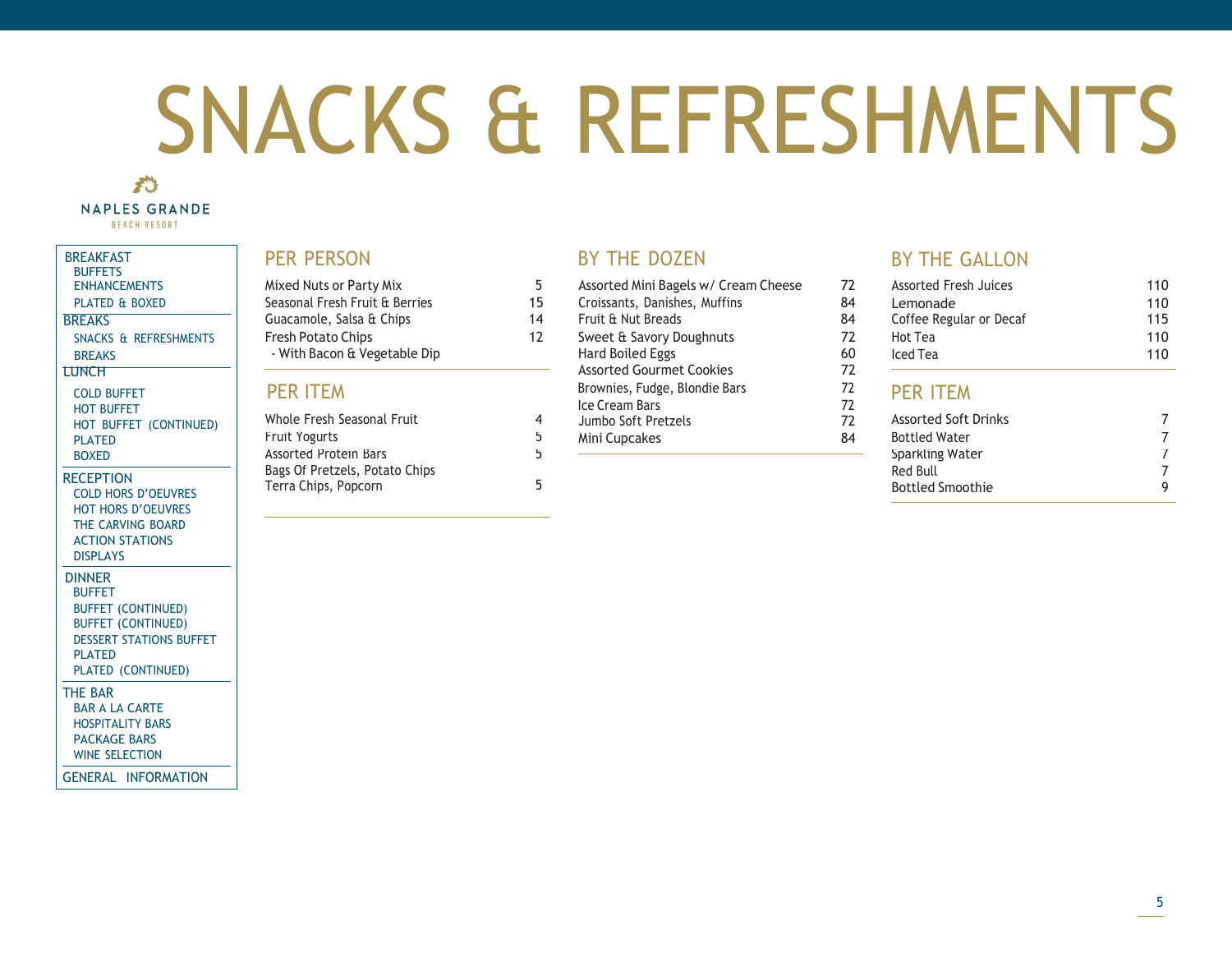### 香 **NAPLES GRANDE BEACH RESORT**

### **BREAKFAST [BUFFETS](#page-1-0)** [ENHANCEMENTS](#page-2-0) [PLATED](#page-3-0) & BOXED **BREAKS** SNACKS & [REFRESHMENTS](#page-4-0) **[BREAKS](#page-5-0) LUNCH** COLD [BUFFET](#page-6-0)

HOT [BUFFET](#page-7-0) HOT BUFFET [\(CONTINUED\)](#page-8-0) [PLATED](#page-9-0) [BOXED](#page-10-0)

**RECEPTION** COLD HORS [D'OEUVRES](#page-11-0) HOT HORS [D'OEUVRES](#page-12-0) THE [CARVING](#page-13-0) BOARD [ACTION STATIONS](#page-14-0) [DISPLAYS](#page-15-0)

### DINNER **[BUFFET](#page-16-0)** BUFFET [\(CONTINUED\)](#page-17-0) BUFFET [\(CONTINUED\)](#page-19-0) DESSERT [STATIONS](#page-19-0) BUFFET [PLATED](#page-20-0)

PLATED [\(CONTINUED\)](#page-21-0)

### THE BAR

[BAR A LA CARTE](#page-22-0) [HOSPITALITY](#page-23-0) BARS [PACKAGE BARS](#page-24-0) WINE [SELECTION](#page-25-0)

### GENERAL [INFORMATION](#page-26-0)

Garbanzo Hummus, Falafel, Evoo **Pretzels** Pretzels Mix Your Own Toppings To Include: Baba Ganoush, Roasted Cashews **Potato Chips** Potato Chips Granola, Cajun Snack Mix Mediterranean Olive Salad Tapanade Terra Chips Terra Chips Yogurt Pretzels, Dried Cranberries Dates Kit Kats Toasted Coconut, Chocolate M&M's Grilled Pita, Naan Bread **Reeses Peanut Butter Cups** Cashews, Almonds Cashews, Almonds Baklava **Hershey Bars Hershey Bars** 

### ORANGE 29

Whole Fresh Seasonal Fruits Orange Citrus Wedges Mandarin Oranges, Agave Lime Carrot Juice Shooters Cantaloupe Skewers Cheetos Tangerine Sugar Cookies Dried Apricots

M&M's

### YOGURT PARFAIT BAR 23

Greek & Berry Yogurt Honey, House-Made Granola Toasted Coconut, Golden Raisins Dried Fruit & Nut

### CHIPS, VEGGIES & DIPS 28

House-Made Sea Salt & BBQ Chips Ancho-Spiced Tortilla Chips Roasted Tomato Salsa, Guacamole Cilantro Sour Cream Chef-Selected Fresh Vegetables Ranch & Hummus

## BREAKS SERVICE TIME 45 MINUTES

### MEZZA 28 SNACK LOVERS 24 BEACH SIDE TRAIL MIX 26

<span id="page-5-0"></span>

Cucumber Yogurt & Mint Popcorn Apricots, Banana Chips, Golden Raisins

### TEA TIME 26

Tea Sandwiches Smoked Salmon & Dill Crème on Rye Cucumber, Baby Kale, Boursin on Sourdough Egg Salad & Chive on Wheatberry Assorted Scones & Madeleines Flavored Iced Teas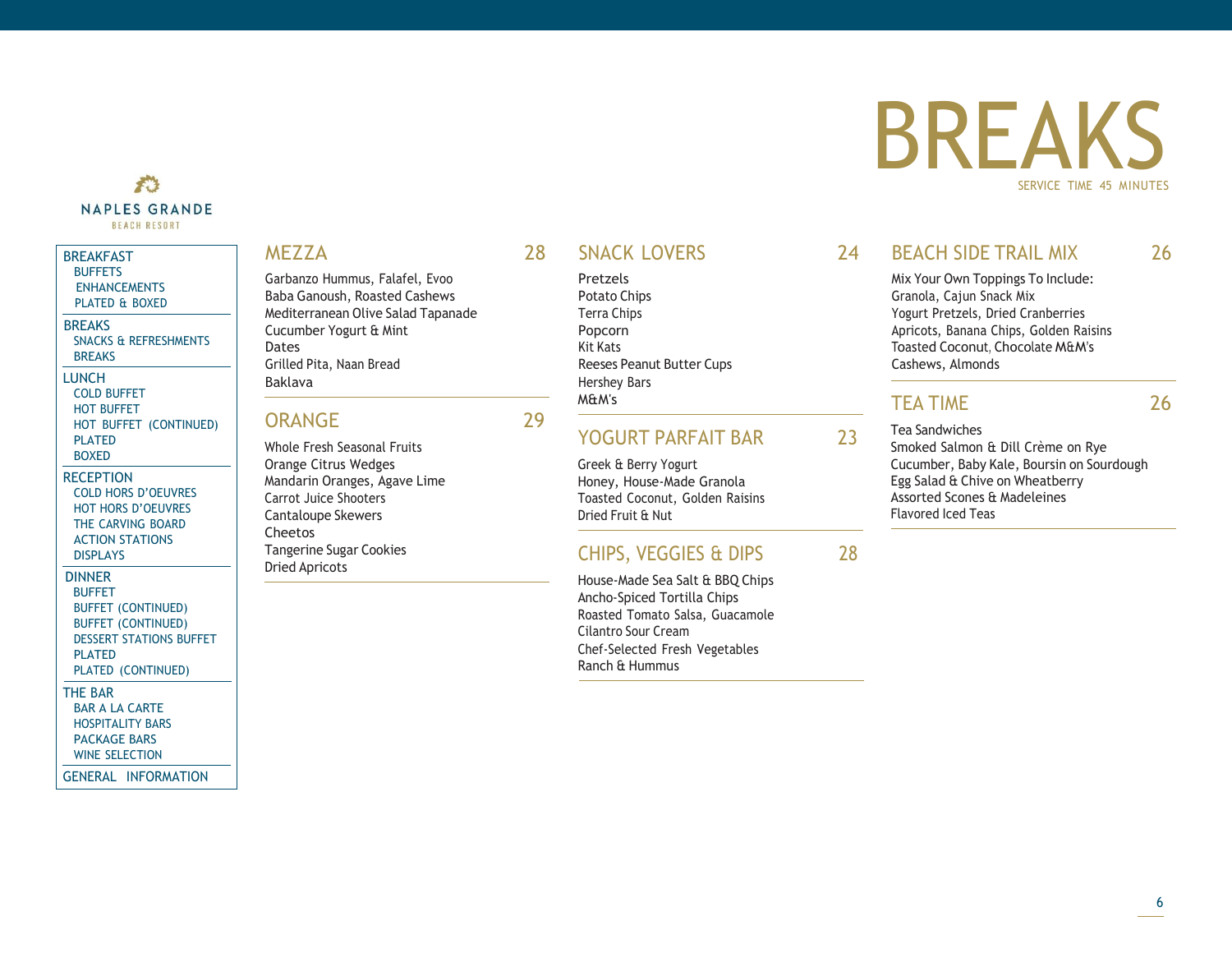### LUNCH COLD BUFFET SERVICE TIME 1 HOUR

### 香 **NAPLES GRANDE BEACH RESORT**

### BREAKFAST **[BUFFETS](#page-1-0)**

[ENHANCEMENTS](#page-2-0) [PLATED](#page-3-0) & BOXED

### **BREAKS**

SNACKS & [REFRESHMENTS](#page-4-0) [BREAKS](#page-5-0)

LUNCH COLD [BUFFET](#page-6-0) HOT [BUFFET](#page-7-0) HOT BUFFET [\(CONTINUED\)](#page-8-0) [PLATED](#page-9-0) [BOXED](#page-10-0)

**RECEPTION** COLD HORS [D'OEUVRES](#page-11-0) HOT HORS [D'OEUVRES](#page-12-0) THE [CARVING](#page-13-0) BOARD [ACTION STATIONS](#page-14-0) [DISPLAYS](#page-15-0)

DINNER [BUFFET](#page-16-0) BUFFET [\(CONTINUED\)](#page-17-0) BUFFET [\(CONTINUED\)](#page-19-0) DESSERT [STATIONS](#page-19-0) BUFFET [PLATED](#page-20-0) PLATED [\(CONTINUED\)](#page-21-0)

THE BAR [BAR A LA CARTE](#page-22-0) [HOSPITALITY](#page-23-0) BARS [PACKAGE BARS](#page-24-0)

WINE [SELECTION](#page-25-0)

GENERAL [INFORMATION](#page-26-0)

### <span id="page-6-0"></span>THE DELICATESSEN 58

CHEF'S STOCKPOT Select one of the following: Wild Mushroom Bisque Tomato Basil Soup Broccoli Cheddar

SEASONAL GREENS House Dressings

RED BLISS POTATO SALAD

ROASTED MEDITERRANEAN VEGETABLE SALAD Artichoke, Pesto

ORZO PASTA SALAD Pesto

CHICKEN SALAD Walnuts, Grapes

### DELI BOARD

Smoked Turkey, Sugar Cured Ham Roasted Beef, Genoa Salami Sliced Swiss, Provolone, & Cheddar Cheese Traditional Condiments Breads & Rolls

DELI-STYLE POTATO CHIPS

### DESSERT

Cookies, Fudge Brownies, Seasonal Whole Fruit

THE BEACH 63

**SOUP** Roasted Tomato Clam Chowder

### OAK LEAF & RADICCHIO Gorgonzola, Candied Walnuts

Poached Pear Buttermilk Ranch & Lime Vinaigrette

ROASTED MEDITERRANEAN VEGETABLE SALAD Arugula Basil Pesto

GULF SHRIMP SALAD Old Bay Aioli, Mini Croissant

PORTOBELLO VEGETARIAN WRAP Grilled Vegetables, Hummus Olives, Lavash

SMOKED TURKEY Wheatberry Bread, Brie, Cranberry Aioli

SLICED SIRLOIN OF BEEF Horseradish Cream, Arugula, Cheddar Pretzel Roll

### DELI-STYLE POTATO CHIPS

**DESSERT** 

Peanut Butter Mousse Shooter, Key Lime Tart Cuban Chocolate Cake, Watermelon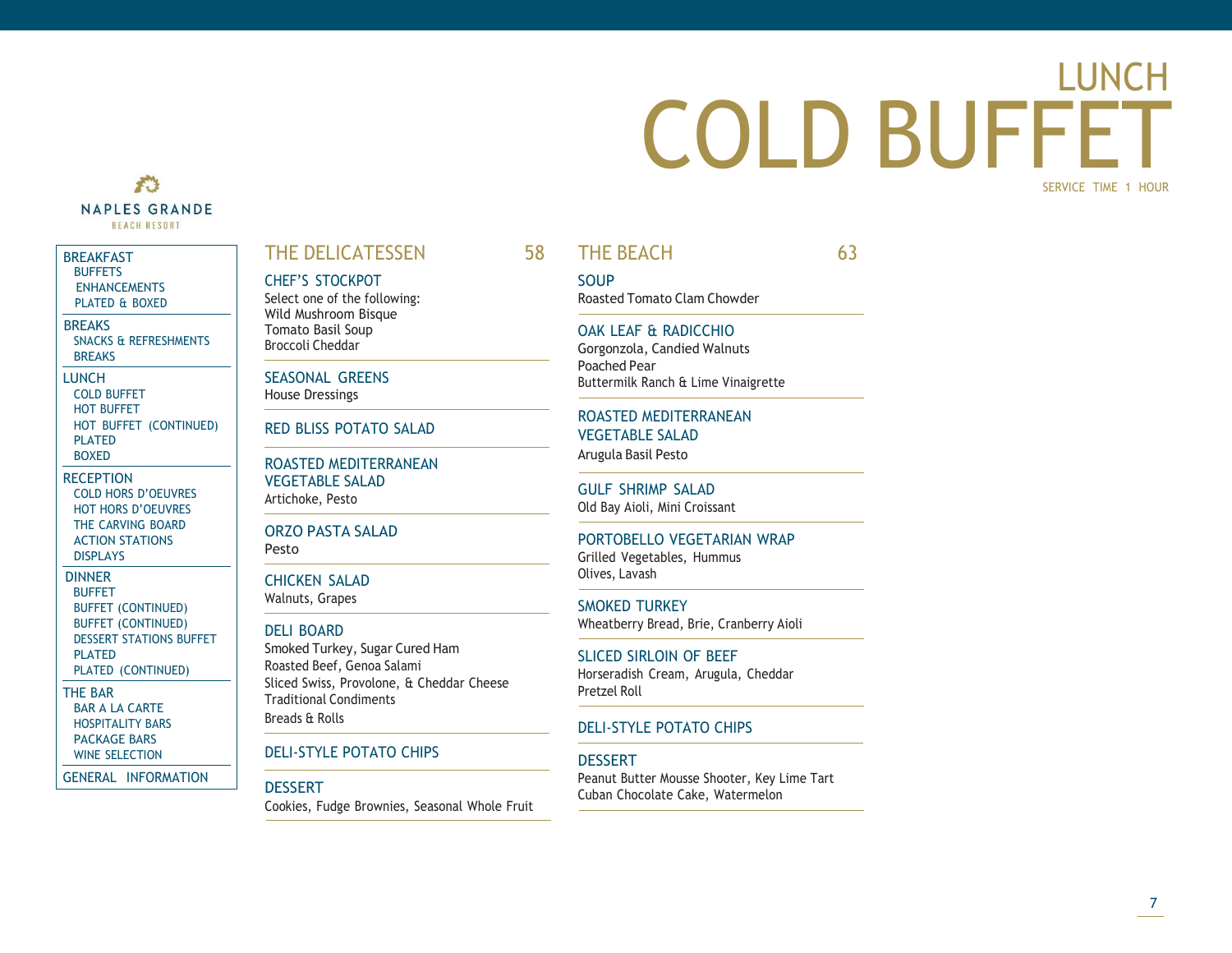### LUNCH HOT BUFFET SERVICE TIME 1 HOUR

### 香 **NAPLES GRANDE BEACH RESORT**

### **BREAKFAST [BUFFETS](#page-1-0)** [ENHANCEMENTS](#page-2-0)

[PLATED](#page-3-0) & BOXED

### **BREAKS** SNACKS & [REFRESHMENTS](#page-4-0)

[BREAKS](#page-5-0) LUNCH COLD [BUFFET](#page-6-0) HOT [BUFFET](#page-7-0) HOT BUFFET [\(CONTINUED\)](#page-8-0) [PLATED](#page-9-0) [BOXED](#page-10-0)

### **RECEPTION** COLD HORS [D'OEUVRES](#page-11-0) HOT HORS [D'OEUVRES](#page-12-0) THE [CARVING](#page-13-0) BOARD [ACTION STATIONS](#page-14-0) [DISPLAYS](#page-15-0)

DINNER [BUFFET](#page-16-0) BUFFET [\(CONTINUED\)](#page-17-0) BUFFET [\(CONTINUED\)](#page-19-0) DESSERT [STATIONS](#page-19-0) BUFFET [PLATED](#page-20-0) PLATED [\(CONTINUED\)](#page-21-0)

### THE BAR

[BAR A LA CARTE](#page-22-0) [HOSPITALITY](#page-23-0) BARS [PACKAGE BARS](#page-24-0) WINE [SELECTION](#page-25-0)

### GENERAL [INFORMATION](#page-26-0)

### CHOP CHOP SALAD 63

### **LETTUCE**

Hearts Of Romaine Organic Arugula & Radicchio Heirloom Mix

### Toppings to include: Pear Tomato, Cucumber, Carrots, Radish Roasted Beets, Red Onion, Sauteed

Mushrooms Kalamata Olives, Garbanzo Beans, Black Beans Croutons, Crispy Wonton, Tortilla Strip, Candied Walnuts, Cheddar Cheese, Blue Cheese

### **DRESSING** Ranch, Balsamic Vinaigrette, Citrus Vinaigrette

### FROM THE GRILL

Beef Churrasco Grilled Chicken Breast Blackened Mahi-Mahi

### DESSERT

Assorted Fruit Tartlets

### THE COOKOUT 59

MIXED GREEN SALAD Buttermilk Ranch & Citrus Vinaigrette

### ROASTED CORN & BLACK BEAN SALAD Cilantro, Honey Lime

### FROM THE GRILL

**Hamburgers** All Beef Hot Dogs Hot Links Grilled 8-Cut BBQ Chicken

### TRADITIONAL CONDIMENTS & TOPPINGS

Ketchup, Mustard, Mayonnaise, Lettuce Tomato, Onion, Pickle Sliced Swiss, American & Cheddar Cheese

### **SIDES**

Mac & Cheese Baked Beans

### **DESSERT**

Strawberry Shortcake Peach Cobbler Chocolate Pecan Tart

<span id="page-7-0"></span>THE NEAPOLITAN 62

ITALIAN SAUSAGE & WHITE BEAN SOUP

CAESAR SALAD Romaine, Shaved Parmesan, Crouton Creamy Garlic Dressing

CAPRESE Mozzarella, Tomato, Basil, EVOO

### VEGETABLE ANTIPASTO

Roasted Eggplant, Tomato Marinated Mushrooms, Peppers Fresh Mozzarella Artichoke, Evoo

PAN SEARED SALMON Tuscan Olive Salad, Lemon Oil

CHICKEN PICCATA Caper-Lemon Sauce

WILD MUSHROOM RAVIOLL Pesto

TUSCAN BREAD Tomato Focaccia

### DESSERT

Traditional Cannoli, Tiramisu Assorted Italian Cookies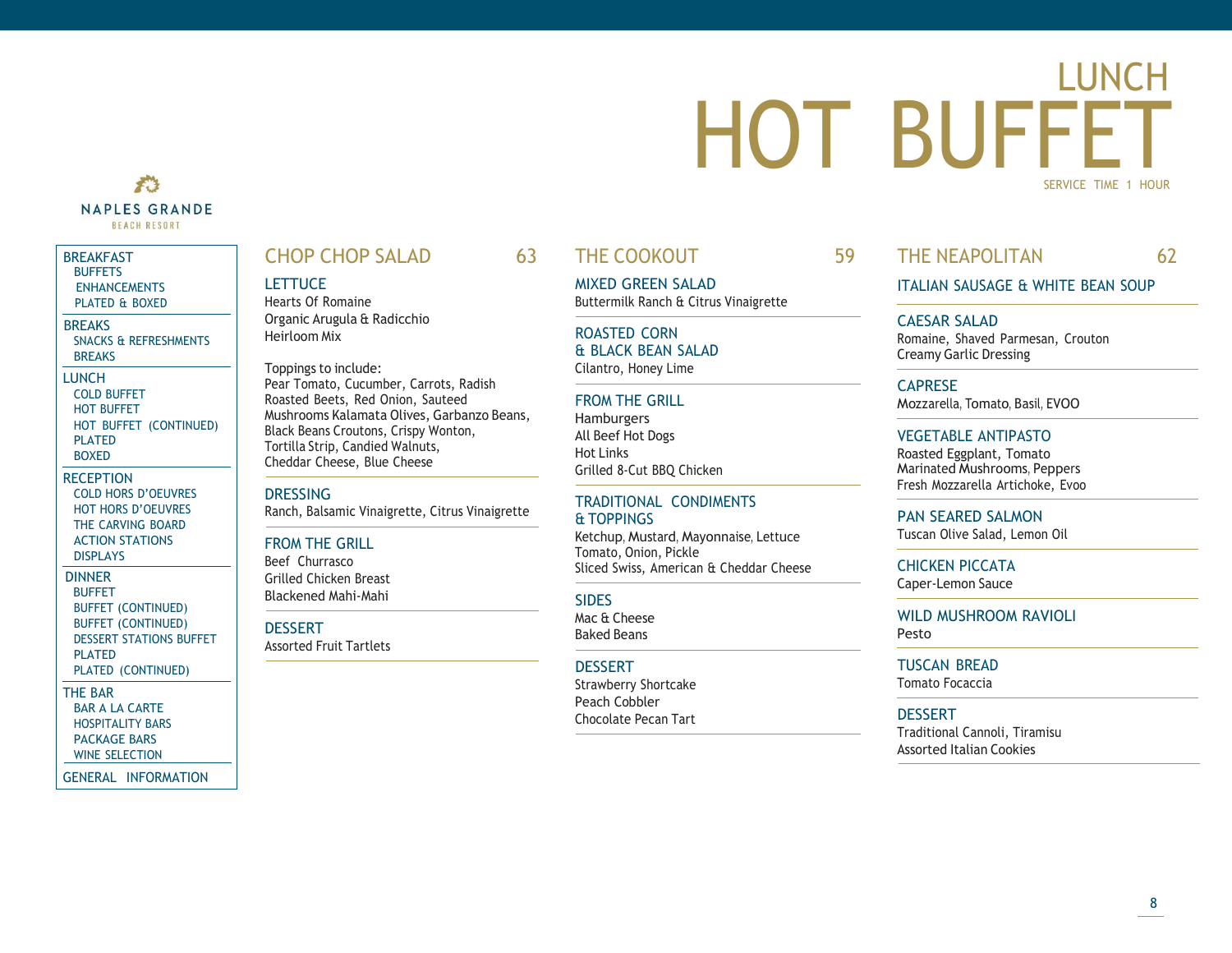### LUNCH HOT BUFFET SERVICE TIME 1 HOUR

### 香 **NAPLES GRANDE BEACH RESORT**

### **BREAKFAST [BUFFETS](#page-1-0)** [ENHANCEMENTS](#page-2-0)

[PLATED](#page-3-0) & BOXED

**BREAKS** SNACKS & [REFRESHMENTS](#page-4-0)

[BREAKS](#page-5-0) LUNCH COLD [BUFFET](#page-6-0) HOT [BUFFET](#page-7-0) HOT BUFFET [\(CONTINUED\)](#page-8-0) [PLATED](#page-9-0)

[BOXED](#page-10-0)

**RECEPTION** COLD HORS [D'OEUVRES](#page-11-0) HOT HORS [D'OEUVRES](#page-12-0) THE [CARVING](#page-13-0) BOARD [ACTION STATIONS](#page-14-0) [DISPLAYS](#page-15-0)

DINNER [BUFFET](#page-16-0) BUFFET [\(CONTINUED\)](#page-17-0) BUFFET [\(CONTINUED\)](#page-19-0) DESSERT [STATIONS](#page-19-0) BUFFET [PLATED](#page-20-0) PLATED [\(CONTINUED\)](#page-21-0)

THE BAR [BAR A LA CARTE](#page-22-0)

[HOSPITALITY](#page-23-0) BARS [PACKAGE BARS](#page-24-0) WINE [SELECTION](#page-25-0)

GENERAL [INFORMATION](#page-26-0)

### <span id="page-8-0"></span>**GULF COAST DELI**

BABY KALE & FRISEE SALAD Tomato, Cucumber, Carrots, Red Onion Balsamic, Ranch & Citrus Vinaigrette

CREAMY COLESLAW Traditional

GERMAN POTATO SALAD Red Potato, Whole Grain Mustard, Bacon

ORZO PASTA SALAD Spinach, Pear Tomato, Preserved Lemon

**CUBAN** Roasted Pork, Ham, Swiss, Pickles Roasted Garlic Aioli

PASTRAMI MELT Swiss, Caramelized Onion, Marble Rye

CHICKEN PARM SANDWICH Panko Crusted Chicken, Pomodoro, Provolone

ITALIAN PROVISION PANINI Chef's Selection of Meats & Cheeses Roasted Peppers

### DELI-STYLE POTATO CHIPS

### **DESSERTS**

Coconut Macaroons Pineapple Upside Down Cake Raspberry Bars

### 66 LA CASA 67

TORTILLA SOUP Cheddar Cheese, Fried Jalepeno

### BABY GEM LETTUCE

Grilled Corn, Shredded Chayote Roasted Poblano Peppers, Tortilla Strips Ancho Ranch Dressing

JICAMA SLAW Cabbage, Mango, Sweet Peppers Limón Vinaigrette

CHORIZO PASTA SALAD New Potatoes, Green Onion, Carmalized Onions

MOJO MARINATED CHICKEN BREAST Cilantro Beurre Blanc

ROASTED SEA BASS ESCABECHE Pickled Pepper & Onion Salad

CHIPOTLE HONEY FLAT IRON STEAK Cumin Demi-Glace

COCONUT RICE Fried Sweet Plantains

### STEWED BLACK BEANS

### **DESSERTS** Bunuelos Caramel Flan Mexican Wedding Cookies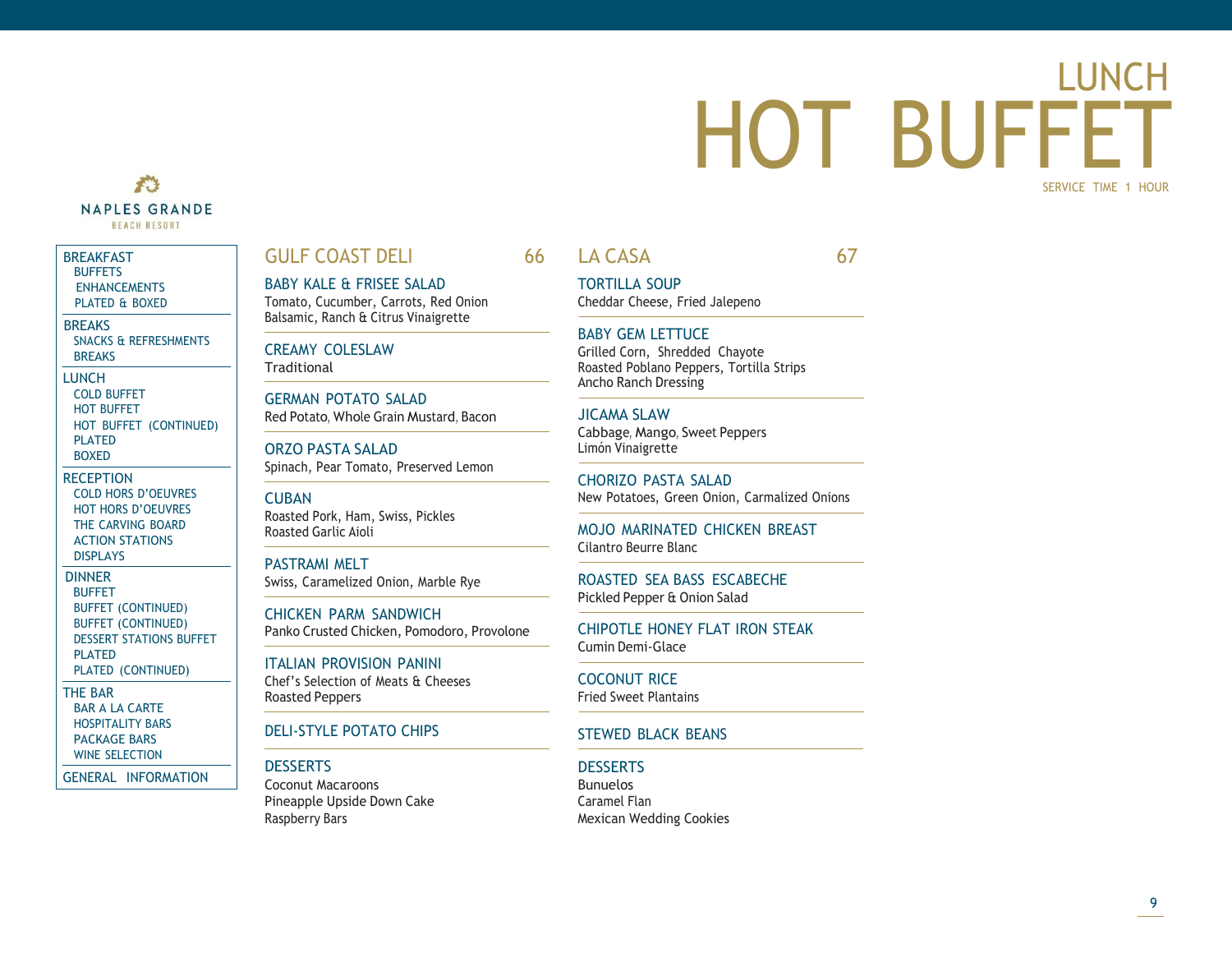# LUNCH PLATED

### <span id="page-9-0"></span>香 **BEACH RESORT**

### **BREAKFAST [BUFFETS](#page-1-0) [ENHANCEMENTS](#page-2-0)** [PLATED](#page-3-0) & BOXED

**BREAKS** 

### SNACKS & [REFRESHMENTS](#page-4-0) [BREAKS](#page-5-0)

LUNCH COLD [BUFFET](#page-6-0) HOT [BUFFET](#page-7-0) HOT BUFFET [\(CONTINUED\)](#page-8-0) [PLATED](#page-9-0) [BOXED](#page-10-0)

### **RECEPTION** COLD HORS [D'OEUVRES](#page-11-0) HOT HORS [D'OEUVRES](#page-12-0) THE [CARVING](#page-13-0) BOARD [ACTION STATIONS](#page-14-0) [DISPLAYS](#page-15-0)

DINNER **[BUFFET](#page-16-0)** BUFFET [\(CONTINUED\)](#page-17-0) BUFFET [\(CONTINUED\)](#page-19-0) DESSERT [STATIONS](#page-19-0) BUFFET PI ATFD PLATED [\(CONTINUED\)](#page-21-0)

### THE BAR [BAR A LA CARTE](#page-22-0) [HOSPITALITY](#page-23-0) BARS

[PACKAGE BARS](#page-24-0) WINE [SELECTION](#page-25-0)

GENERAL [INFORMATION](#page-26-0)

### NAPLES GRANDE COLD SELECTIONS

### VANDERBILT 55

### FLORIDA COBB

Local Field Greens, Herb Roasted Shrimp Bacon, Heart Of Palm, Vine Ripe Tomato Citrus Segments

### RASPBERRY COPPA

Mascarpone Mousse

### MIRAMAR 57

HERB CHICKEN Fresh Mozzarella, Basil Pesto Vine Ripe Red & Yellow Tomato, Balsamic Glaze

### THREE CHOCOLATE MOUSSE Almond Biscotti

### CLAM PASS 59 SESAME SEARED TUNA

(Vegetarian Option substitute Seared Spicy Tofu) Sashimi Grade Tuna, Rice Noodles Asian Vegetable Salad TOASTED COCONUT CAKE

Whipped Cream, Raspberry

### SOUP ENHANCEMENT 7

SPICED BLACK BEAN WITH FRIED PLANTAIN

SPICED CAULIFLOWER BISQUE

### HOT SELECTIONS

### VENICE 59

### CAESAR

Crisp Romaine, Roasted Marinated Tomato Parmesan Reggiano, Creamy Garlic Dressing

### HERB CRUSTED CHICKEN BREAST

Ricotta Manicotti, Roasted Asparagus & Sweet Peppers, Tomato Basil Sauce

### ESPRESSO TIRAMISU

Lady Finger, Mascarpone, Almond Biscotti

### THE PIFR 61

### BABY KALE & FRISEE

Roasted Beet, Goat Cheese, Toasted Almonds Raspberry Balsamic Dressing

### GRILLED SALMON FILLET

Chive Risotto Roasted Baby Vegetables Lemongrass Broth

### TROPICAL CHEESECAKE

Mango & Papaya

### LOWDERMILK 64

### BABY GREENS

Heirloom Tomatoes, Cucumber Toasted Pumpkin Seeds, Red Wine Vinaigrette

### SPICED RUBBED GULF COBIA

Sweet Potato Puree, French Beans Tropical Fruit Relish, Citrus Beurre Blanc

### TRES LECHES

Fresh Berries

### LOVERS KEY 68

### BABY SPINACH

Dried Cranberries, Toasted Sunflower Seeds Blue Cheese, Balsamic Vinaigrette

### GRILLED FLAT IRON STEAK

Roasted Garlic Mashed, Sauteed Broccolini Sweet Baby Carrot, Mushroom Ragout Cabernet Reduction

### KEY LIME TART

Toasted Meringue, Fresh Berries, Kiwi Sauce

POTATO & KALE WITH ITALIAN SAUSAGE ENTRÉES INCLUDE ROLLS, BUTTER, COFFEE, DECAFFEINATED COFFEE, AND ASSORTED HOT TEA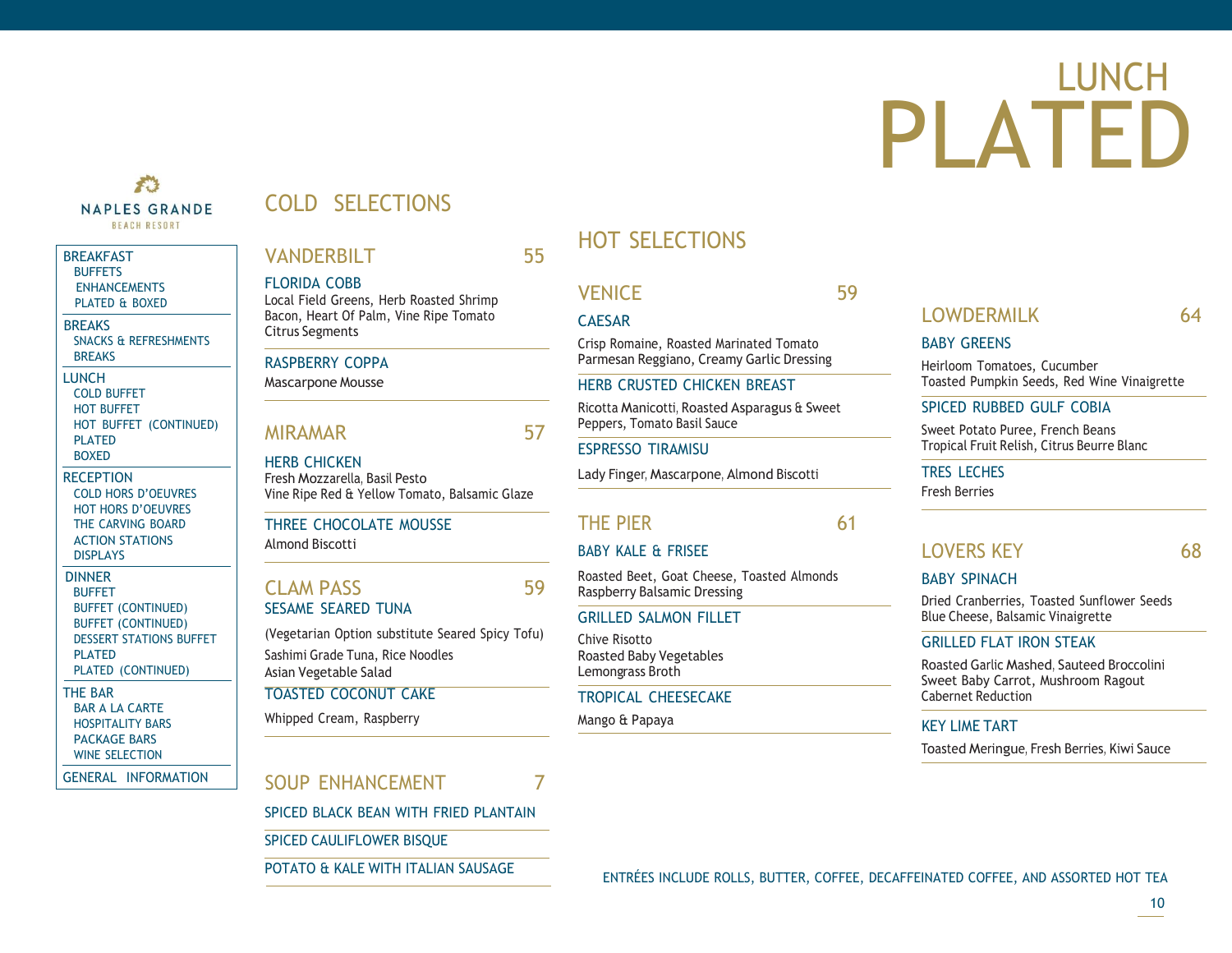# <span id="page-10-0"></span>LUNCH BOXED

### **THE NAPLES GRANDE BEACH RESORT**

### BREAKFAST **[BUFFETS](#page-1-0)**

[ENHANCEMENTS](#page-2-0) [PLATED](#page-3-0) & BOXED

### **BREAKS**

SNACKS & [REFRESHMENTS](#page-4-0) [BREAKS](#page-5-0)

LUNCH

COLD [BUFFET](#page-6-0) HOT [BUFFET](#page-7-0) HOT BUFFET [\(CONTINUED\)](#page-8-0) [PLATED](#page-9-0)

### [BOXED](#page-10-0)

**RECEPTION** COLD HORS [D'OEUVRES](#page-11-0) HOT HORS [D'OEUVRES](#page-12-0) THE [CARVING](#page-13-0) BOARD [ACTION STATIONS](#page-14-0) [DISPLAYS](#page-15-0)

### DINNER [BUFFET](#page-16-0) BUFFET [\(CONTINUED\)](#page-17-0) BUFFET [\(CONTINUED\)](#page-19-0) DESSERT [STATIONS](#page-19-0) BUFFET [PLATED](#page-20-0)

PLATED [\(CONTINUED\)](#page-21-0)

### THE BAR [BAR A LA CARTE](#page-22-0) [HOSPITALITY](#page-23-0) BARS

[PACKAGE BARS](#page-24-0) WINE [SELECTION](#page-25-0)

GENERAL [INFORMATION](#page-26-0)

### BOXED LUNCH 58

### MAIN

SELECT UP TO THREE: VEGGIE WRAP Wheat Wrap, Grilled Zucchini Yellow Squash, Roasted Peppers Hummus, Portobello Mushroom

### ITALIAN SUB

Milano Sub Roll, Ham, Salami, Pepperoni Provolone, Banana Pepper, Lettuce, Tomato

HAM & SWISS CHEESE Pretzel Roll, Lettuce, Tomato

### GRILLED CHICKEN SANDWICH

Brioche Roll, Dill Havarti Cheese, Lettuce Tomato, Spicy Pepper Aioli

### ROAST BEEF SANDWICH

Milano Sub Roll, Cheddar, Arugula Caramelized Onion, Horseradish Aioli

### SMOKED TURKEY WRAP

Wheat Wrap, Swiss Cheese, Baby Greens Tomato, Dried Cranberries, Dijonaise

### BABY KALE CAESAR SALAD

Grilled Chicken, Crouton Sun Dried Tomato, Parmesan Creamy Garlic Dressing

### SIDE SALAD

SELECT ONE: Cole Slaw Garden Pasta Salad Red Bliss Potato Salad Tomato & Feta Salad

### WHOLE FRUIT

KETTLE CHIPS

### FRESHLY BAKED COOKIE

### BEVERAGE

SELECT ONE: Assorted Soft Drinks Bottled Water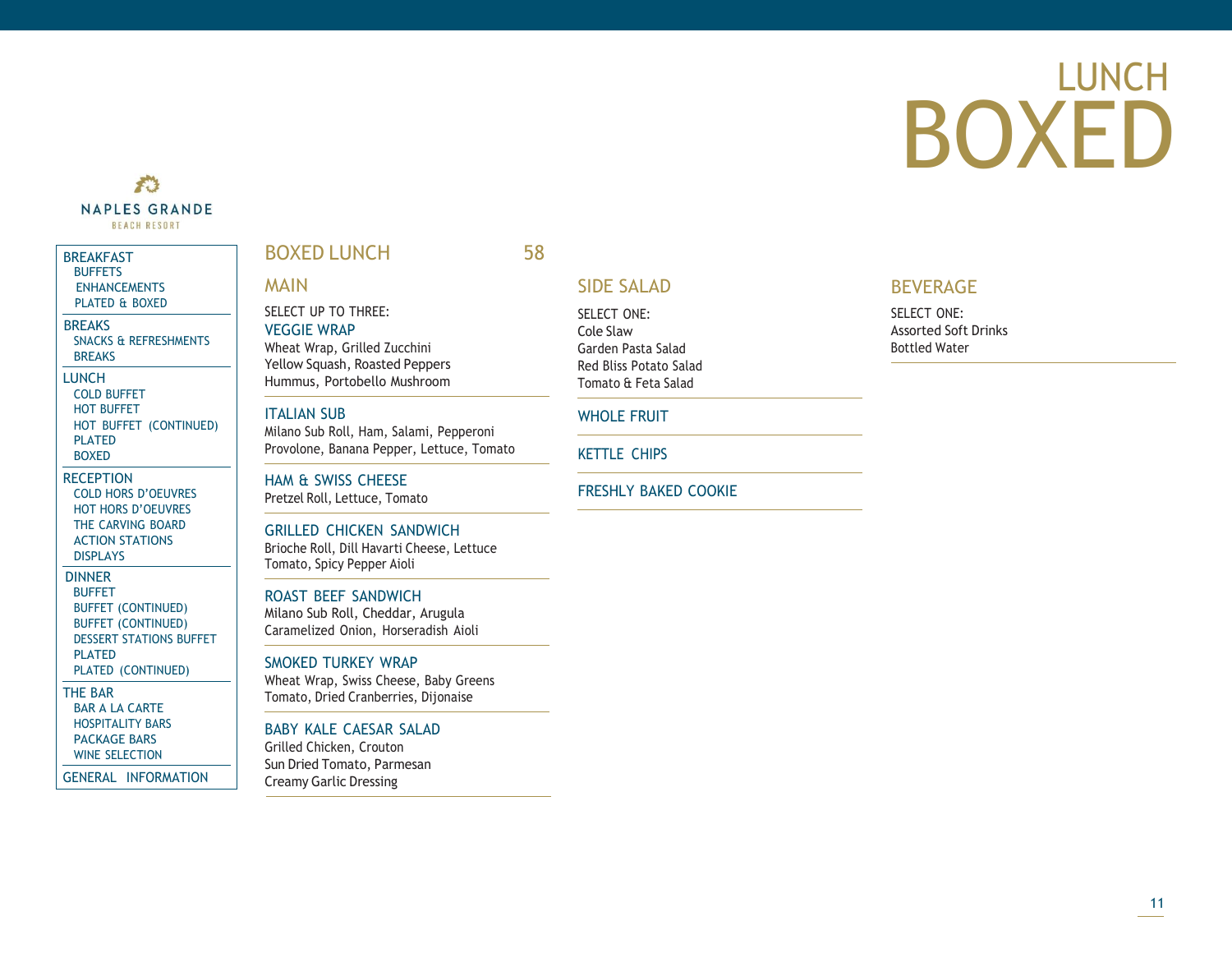# COLD HORS D'OEUVRES

### <span id="page-11-0"></span>**THE NAPLES GRANDE BEACH RESORT**

### BREAKFAST **[BUFFETS](#page-1-0)** [ENHANCEMENTS](#page-2-0)

[PLATED](#page-3-0) & BOXED

### **BREAKS** SNACKS & [REFRESHMENTS](#page-4-0)

[BREAKS](#page-5-0) LUNCH

COLD [BUFFET](#page-6-0) HOT [BUFFET](#page-7-0) HOT BUFFET [\(CONTINUED\)](#page-8-0) [PLATED](#page-9-0) [BOXED](#page-10-0)

### **RECEPTION** COLD HORS [D'OEUVRES](#page-11-0) HOT HORS [D'OEUVRES](#page-12-0)

THE [CARVING](#page-13-0) BOARD [ACTION STATIONS](#page-14-0) [DISPLAYS](#page-15-0)

### DINNER

[BUFFET](#page-16-0) BUFFET [\(CONTINUED\)](#page-17-0) BUFFET [\(CONTINUED\)](#page-19-0) DESSERT [STATIONS](#page-19-0) BUFFET [PLATED](#page-20-0) PLATED [\(CONTINUED\)](#page-21-0)

### THE BAR

[BAR A LA CARTE](#page-22-0) [HOSPITALITY](#page-23-0) BARS

[PACKAGE BARS](#page-24-0) WINE [SELECTION](#page-25-0)

GENERAL [INFORMATION](#page-26-0)

### 8 PER PIECE

BRIE & GRAPE Grape Port Jam, Spiced Walnet

### **CAPRESE**

Tomato, Mozzarella, Basil, Cone

BLUE CHEESE & PEAR GOUGERE

Pâte À Choux, Poached Pear

### VEGETARIAN SUMMER ROLLS

Thai Chili Sauce

### 9 PER PIECE

FIG & GOAT CHEESE Rose Water Crystals

ROCK SHRIMP CEVICHE Spiced Tomato Puree

### ROASTED VEGETABLE & GOAT CHEESE TART

Phyllo Tart, Eggplant, Seasonal Vegetables

SMOKED SALMON

Potato Pancake, Caviar

### 10 PER PIECE

CRAB & AVOCADO PUSH POP Pico De Gallo

MINI LOBSTER ROLL Mini Brioche Bun, Chive

### SPICY TUNA TARTAR

Soy Ginger

TOGARASHI & SESAME TUNA SLIDERS Cayenne-Lime Aioli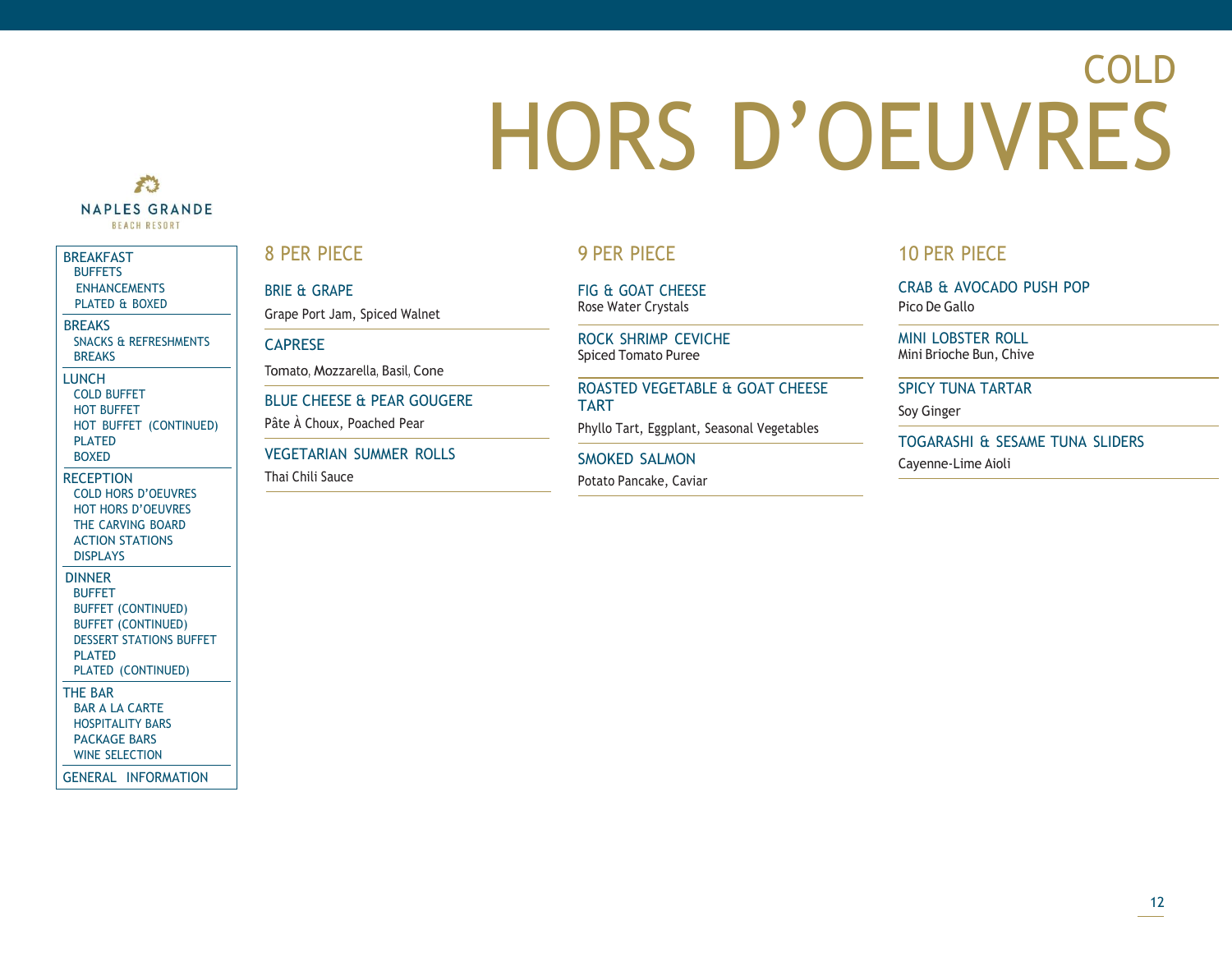# **HOT** HORS D'OEUVRES

### <span id="page-12-0"></span>**THE NAPLES GRANDE BEACH RESORT**

### BREAKFAST **[BUFFETS](#page-1-0)**

[ENHANCEMENTS](#page-2-0) [PLATED](#page-3-0) & BOXED

**BREAKS** 

SNACKS & [REFRESHMENTS](#page-4-0) [BREAKS](#page-5-0)

LUNCH COLD [BUFFET](#page-6-0) HOT [BUFFET](#page-7-0) HOT BUFFET [\(CONTINUED\)](#page-8-0) [PLATED](#page-9-0)

[BOXED](#page-10-0)

**RECEPTION** COLD HORS [D'OEUVRES](#page-11-0) HOT HORS [D'OEUVRES](#page-12-0) THE [CARVING](#page-13-0) BOARD [ACTION STATIONS](#page-14-0) [DISPLAYS](#page-15-0)

DINNER

[BUFFET](#page-16-0) BUFFET [\(CONTINUED\)](#page-17-0) BUFFET [\(CONTINUED\)](#page-19-0) DESSERT [STATIONS](#page-19-0) BUFFET [PLATED](#page-20-0)

### PLATED [\(CONTINUED\)](#page-21-0)

THE BAR [BAR A LA CARTE](#page-22-0)

[HOSPITALITY](#page-23-0) BARS [PACKAGE BARS](#page-24-0)

WINE [SELECTION](#page-25-0)

GENERAL [INFORMATION](#page-26-0)

### 8 PER PIECE

TRUFFLE GRILLED CHEESE TRUFFLE GRILLED CHEESE<br>Brioche, Aged Cheddar 9 PER PIECE

SESAME CHICKEN

Ginger Hoisin

POT STICKER Chicken Lemongrass

CONCH FRITTER Cajun Remoulade

SHORT RIB EMPANADA Salsa Roja

COCONUT SHRIMP Thai Chili Sauce

BEEF WELLINGTON Creamed Dijon

Cucumber Raita

MINI CUBAN PANINI PLUM Sauce

Roast Pork, Ham, Swiss, Pickle, Garlic Aioli

SHRIMP SATAY

Spicy Chili

CHICKEN QUESADILLA

Roasted Tomato Salsa

### 10 PER PIECE

LAMB LOLLIPOPS Green Yogurt, Mint

CRAB CAKE

Old Bay Aioli

WAGYU SLIDER Hawaiian Roll, Caramelized Onion TANDOORI CHICKEN Fresno Pepper Ketchup

DUCK SPRING ROLL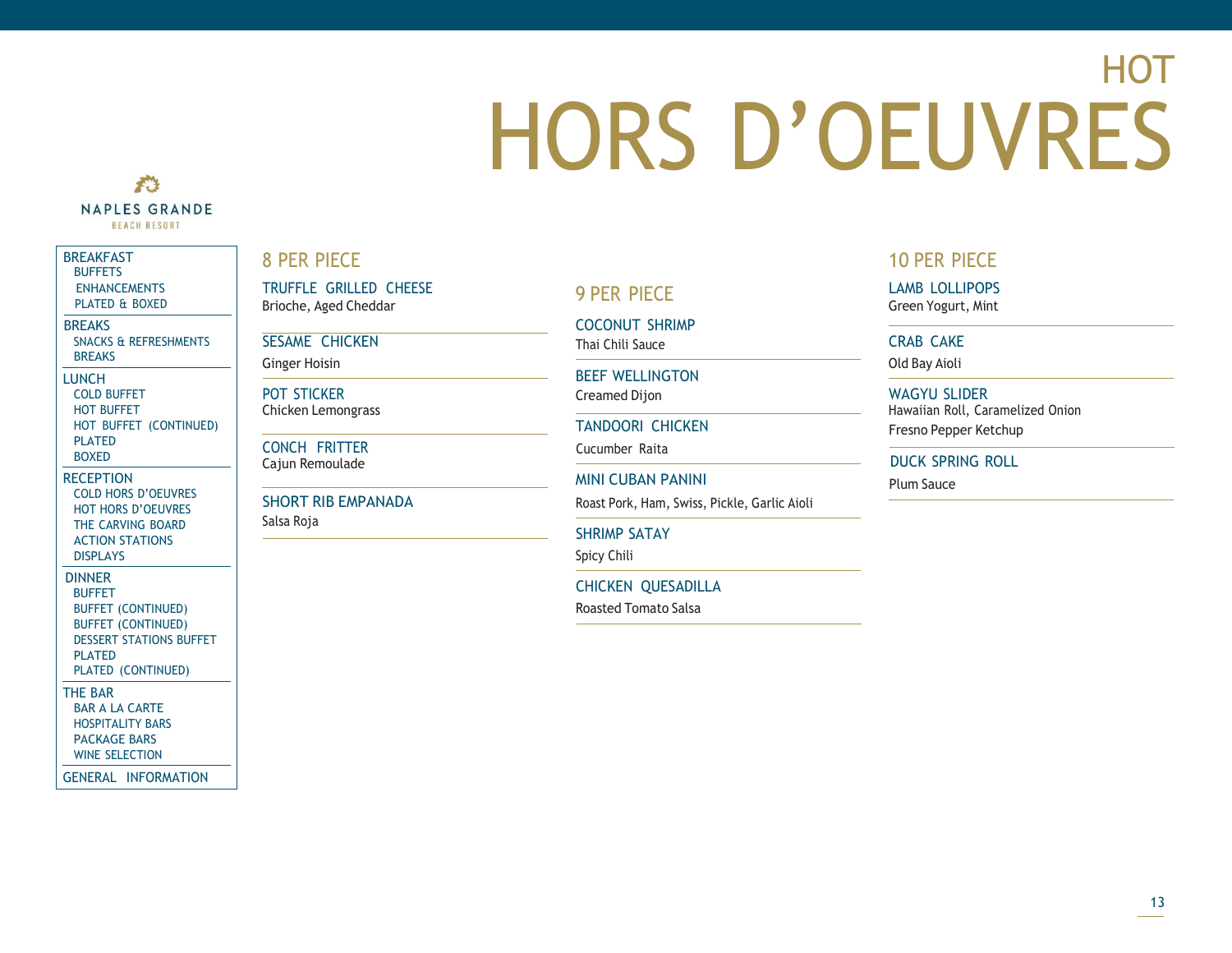# RECEPTION THE CARVING BOARD

### <span id="page-13-0"></span>香 **NAPLES GRANDE BEACH RESORT**

BREAKFAST [BUFFETS](#page-1-0)

BREAKS

[BREAKS](#page-5-0) LUNCH

[PLATED](#page-9-0) [BOXED](#page-10-0) **RECEPTION** 

[DISPLAYS](#page-15-0) DINNER [BUFFET](#page-16-0)

THE BAR

WINE [SELECTION](#page-25-0) GENERAL [INFORMATION](#page-26-0)

| <b>REAKFAST</b>                                                             | <b>BEEF BRISKET**</b>                              | 980 | <b>GLAZED BAKED HAM**</b>                                       | 450 | <b>ENHANCEMENTS</b>               | 8 PER         |
|-----------------------------------------------------------------------------|----------------------------------------------------|-----|-----------------------------------------------------------------|-----|-----------------------------------|---------------|
| <b>BUFFETS</b><br><b>ENHANCEMENTS</b>                                       | Serves <sub>40</sub>                               |     | Serves 30                                                       |     | SELECT ONE:                       | <b>PERSON</b> |
| <b>PLATED &amp; BOXED</b>                                                   | Texas Toast, Pickles, Bourbon BBQ Sauce            |     | Southern Style Buttermilk Biscuits<br>Selection Of Mustards     |     | Cole Slaw                         |               |
| <b>BREAKS</b><br><b>SNACKS &amp; REFRESHMENTS</b>                           | <b>WHOLE ROASTED</b>                               |     |                                                                 |     | <b>Roasted Sweet Potato Mash</b>  |               |
| <b>BREAKS</b><br><b>UNCH</b>                                                | <b>TENDERLOIN OF BEEF**</b>                        | 550 | <b>BBQ PORK LOIN**</b>                                          | 450 | <b>Herbed Fingerling Potatoes</b> |               |
| <b>COLD BUFFET</b><br><b>HOT BUFFET</b>                                     | Serves 15<br>Wild Mushroom Ragu, Mustard, Au Jus   |     | Serves 25<br>Caramelized Apple Gravy                            |     | <b>Dauphine Potatoes</b>          |               |
| HOT BUFFET (CONTINUED)<br><b>PLATED</b>                                     | <b>PEPPER CRUSTED</b>                              |     | <b>MEDITERRANEAN</b><br><b>SPICED</b>                           |     | <b>Boursin Mashed Potatoes</b>    |               |
| <b>BOXED</b>                                                                | <b>NEW YORK STRIP**</b>                            | 780 | <b>LAMB RACK**</b>                                              | 540 | <b>Sweet Potato Fries</b>         |               |
| <b>RECEPTION</b><br><b>COLD HORS D'OEUVRES</b><br><b>HOT HORS D'OEUVRES</b> | Serves 30<br>Creamed Horseradish, Mustard, Rolls   |     | Serves 30 - 2 bones per person<br>Naan Bread, Mint Yogurt Sauce |     | Apple & Cornbread Stuffing        |               |
| THE CARVING BOARD                                                           |                                                    |     |                                                                 |     | Macaroni & Cheese                 |               |
| <b>ACTION STATIONS</b><br><b>DISPLAYS</b>                                   | <b>PRIME RIB**</b>                                 | 980 |                                                                 |     | Green Beans                       |               |
| <b>DINNER</b><br><b>BUFFET</b>                                              | Serves 35<br>Black Pepper & Rosemary Au Jus, Rolls |     |                                                                 |     | <b>Moroccan Couscous</b>          |               |
| <b>BUFFET (CONTINUED)</b><br><b>BUFFET (CONTINUED)</b>                      | <b>WHOLE OVEN</b>                                  |     |                                                                 |     | Harissa Roasted Vegetables        |               |
| <b>DESSERT STATIONS BUFFET</b><br><b>PLATED</b>                             | <b>ROASTED TURKEY**</b>                            | 570 |                                                                 |     |                                   |               |
| PLATED (CONTINUED)                                                          | Serves 30                                          |     |                                                                 |     |                                   |               |
| <b>HE BAR</b><br><b>BAR A LA CARTE</b>                                      | Cranberry Relish, Silver Dollar Rolls              |     |                                                                 |     |                                   |               |
| <b>HOSPITALITY BARS</b><br><b>PACKAGE BARS</b>                              |                                                    |     |                                                                 |     |                                   |               |

\*\*ATTENDANT REQUIRED PER CARVING STATION, 1 PER 100 GUESTS

ENHANCEMENTS MUST ACCOMPANY A CARVING BOARD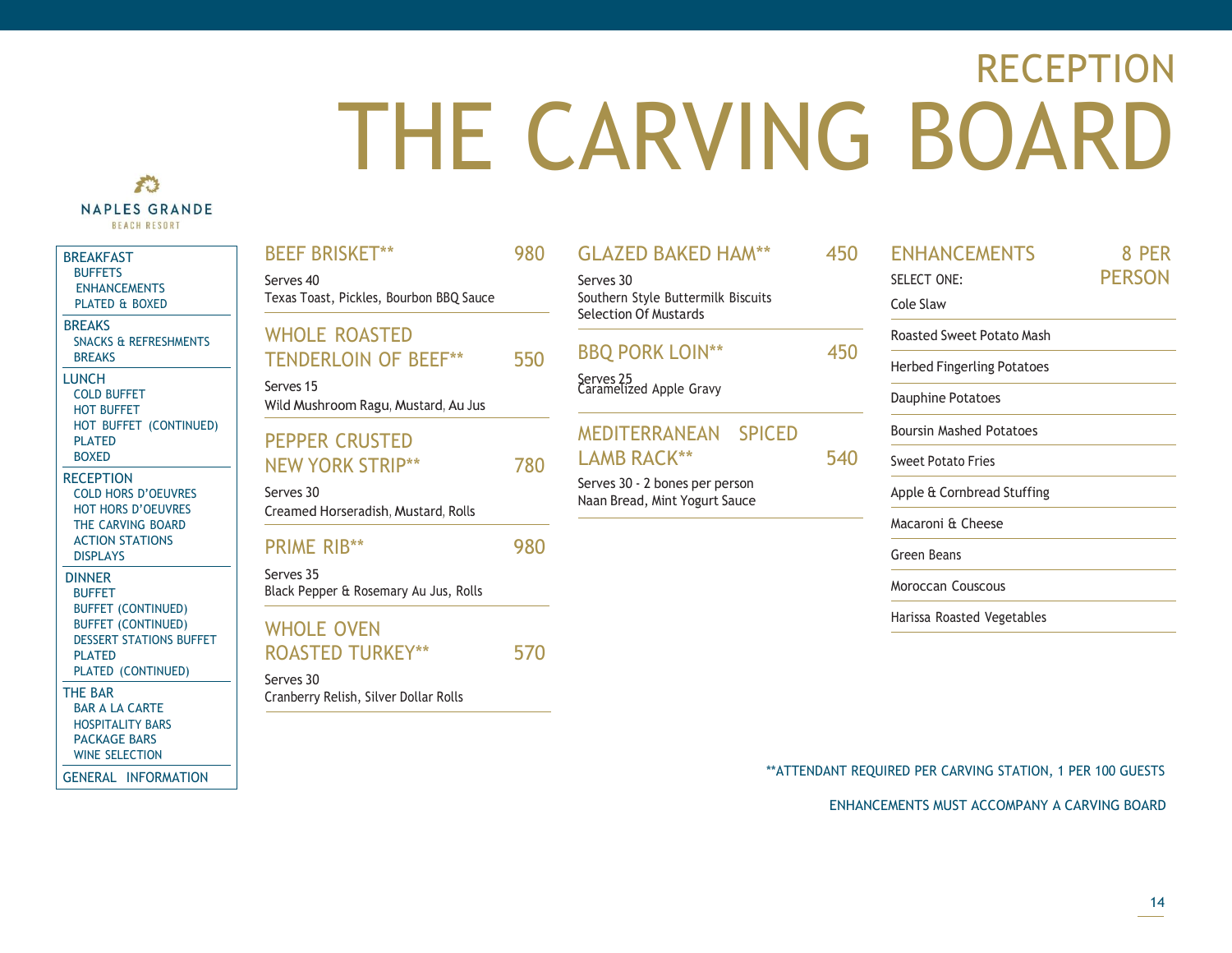## ACTION STATIONS SERVICE TIME 1.5 HOURS

### 香 **NAPLES GRANDE BEACH RESORT**

### **BREAKFAST [BUFFETS](#page-1-0)**

[ENHANCEMENTS](#page-2-0) [PLATED](#page-3-0) & BOXED

### **BREAKS** SNACKS & [REFRESHMENTS](#page-4-0) [BREAKS](#page-5-0)

LUNCH COLD [BUFFET](#page-6-0) HOT [BUFFET](#page-7-0) HOT BUFFET [\(CONTINUED\)](#page-8-0) [PLATED](#page-9-0) [BOXED](#page-10-0)

**RECEPTION** COLD HORS [D'OEUVRES](#page-11-0) HOT HORS [D'OEUVRES](#page-12-0) THE [CARVING](#page-13-0) BOARD [ACTION STATIONS](#page-14-0) [DISPLAYS](#page-15-0)

### DINNER [BUFFET](#page-16-0) BUFFET [\(CONTINUED\)](#page-17-0) BUFFET [\(CONTINUED\)](#page-19-0) DESSERT [STATIONS](#page-19-0) BUFFET **[PLATED](#page-20-0)**

PLATED [\(CONTINUED\)](#page-21-0)

THE BAR [BAR A LA CARTE](#page-22-0) [HOSPITALITY](#page-23-0) BARS [PACKAGE BARS](#page-24-0) WINE [SELECTION](#page-25-0)

GENERAL [INFORMATION](#page-26-0)

### PIZZA NAPOLI\*\* 31

**MARGHERITA** Plum Tomato, Basil, Fresh Mozzarella, EVOO

### PEPPERONI

### FOUR CHEESE

Mozzarella, Parmesan, Fontina, Ricotta Toppings to include: Parmesan Cheese

### PASTA A LA 32

### NAPLES GRANDE\*\* Select two:

**PENNETTI** Vodka Sauce

CHEESE RAVIOLI Herbed Chicken, Butter Sauce

### GNOCCHI

Sun Dried Tomato, English Pea, Bacon Parmesan, Spinach, EVOO

### GARLIC BREADSTICKS

### RISOTTO\*\* 32

Select two: ROASTED CHICKEN Tomato, Leek, Wild Mushroom

SEAFOOD SAFFRON Tomato, Fresh Basil

ROASTED VEGETABLE Seasonal Selection

### ASIAN STREET 28 NOODLE BAR\*\*

### MISO BROTH RAMEN NOODLES EDAMAME DUMPLINGS **TOFU**

Toppings to include: Edamame, Snow Pea, Bean Sprout Rainbow Carrot, Scallion, Baby Bok Choy Crushed Red Pepper Flakes, Dried Oregano Red Onion, Baby Corn, Water Chestnut, Peppers Broccolini, Daikon Radish and GULF GROUPER<sup>\*\*</sup> 34

### Add On:

| Korean Short Ribs  | 14 |
|--------------------|----|
| Peking Duck Breast | 14 |
| Ginger Soy Shrimp  | 14 |

Sauces: Siracha, Sweet Soy, Thai Chili Sauce, Sambal Ginger Sesame

### TAQUERIA\*\* 31

### BEEF BARBACOA, MOJO PORK & CHICKEN TINGA Flour & Corn Tortillas

Toppings To Include:

Cabbage, Cilantro, Radish, Red Onion Cotija Cheese Fresh Lime, Salsa Verde, Pico De Gallo Guacamole, Creme Fresca

### $PAFI I A^{**}$  35

Slow-Cooked Saffron Rice, Chicken, Chorizo Gulf Shrimp, Scallops, Mussels, Clams Vegetables

<span id="page-14-0"></span>SUSHI 44

4 Pieces Per Person Steamed Edamame, Seaweed Salad Wasabi, Pickled Ginger

### CRAB BOIL\*\* 34

Crab Claws, Gulf Shrimp, Clams Andouille Sausage, Sweet Corn, New Potato Spricy Crab Boil Broth, Grilled Sourdough

Coriander Seared Coconut Basmati Rice, Papaya Mango Relish Key Lime Beurre Blanc

### GULF SHRIMP & GRITS\*\* 30

Pan Seared Gulf Shrimp, Garlic, Butter White Wine, Flat Leaf Parsley Ansom Mills Grits, Aged Cheddar Crispy Baguette, Tomato Herb Salad

\*\*CHEF ATTENDANT REQUIRED PER STATION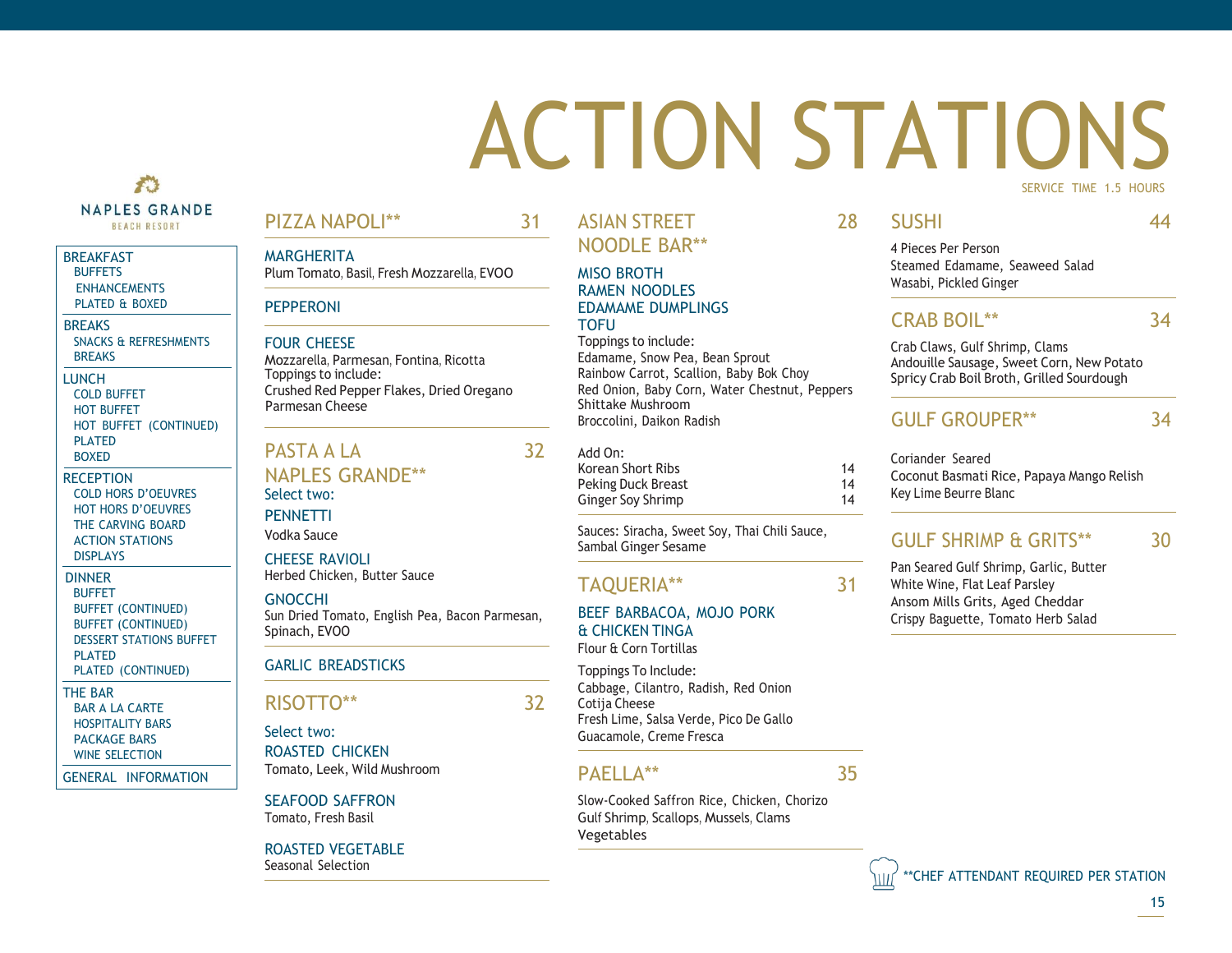**RECEPTION** 

SERVICE TIME 1.5 HOURS

# DISPLAYS

### ARTISAN CHEESE BOARD 29

Imported & Domestic Cheese Fresh Fruit Jam Dried Fruit Chutneys English Crackers French Bread

### BRUSCHETTA SAMPLER 29

Hummus Baba Ganoush Sun Dried Tomato Olive Tapenade Balsamic Heirloom Tomato Roasted Vegetable & Portobello Grilled Pita, Naan, & Focaccia Breads

### CRUDITÉS 20

Carrot, Celery, Multi-Color Cauliflower Broccoli, Asparagus, Heirloom Tomato Ranch & Garbanzo Hummus

### CHARCUTERIE 32

Prosciutto, Genoa Salami Coppa, Spanish Chorizo Provolone, Fresh Mozzarella, Reggiano Pepperoncini, Black & Green Olive Roasted Pepper, Marinated Mushroom Artichoke Heart Crostinis

FRESH SEAFOOD ON ICE

| <b>JUMBO GULF SHRIMP</b> | <b>10 EACH</b> |
|--------------------------|----------------|
| Cocktail, Cognac Sauce   |                |
| <b>OYSTERS</b>           | 10 EACH        |
| On The Half Shell        |                |

Horseradish, Cocktail Sauce, Drawn Butter FLORIDA STONE MP EACH

### CRAB CLAW

Horseradish, Cocktail Sauce, Drawn Butter

Available October 15 To May 15

LUNCH COLD [BUFFET](#page-6-0) HOT [BUFFET](#page-7-0) HOT BUFFET [\(CONTINUED\)](#page-8-0) [PLATED](#page-9-0) [BOXED](#page-10-0)

SNACKS & [REFRESHMENTS](#page-4-0)

<span id="page-15-0"></span>科 **NAPLES GRANDE BEACH RESORT** 

BREAKFAST **[BUFFETS](#page-1-0)** [ENHANCEMENTS](#page-2-0) [PLATED](#page-3-0) & BOXED

**BREAKS** 

[BREAKS](#page-5-0)

**RECEPTION** COLD HORS [D'OEUVRES](#page-11-0) HOT HORS [D'OEUVRES](#page-12-0) THE [CARVING](#page-13-0) BOARD [ACTION STATIONS](#page-14-0) [DISPLAYS](#page-15-0)

DINNER [BUFFET](#page-16-0) BUFFET [\(CONTINUED\)](#page-17-0) BUFFET [\(CONTINUED\)](#page-19-0) DESSERT [STATIONS](#page-19-0) BUFFET [PLATED](#page-20-0) PLATED [\(CONTINUED\)](#page-21-0)

THE BAR [BAR A LA CARTE](#page-22-0)

[HOSPITALITY](#page-23-0) BARS [PACKAGE BARS](#page-24-0) WINE [SELECTION](#page-25-0)

GENERAL [INFORMATION](#page-26-0)

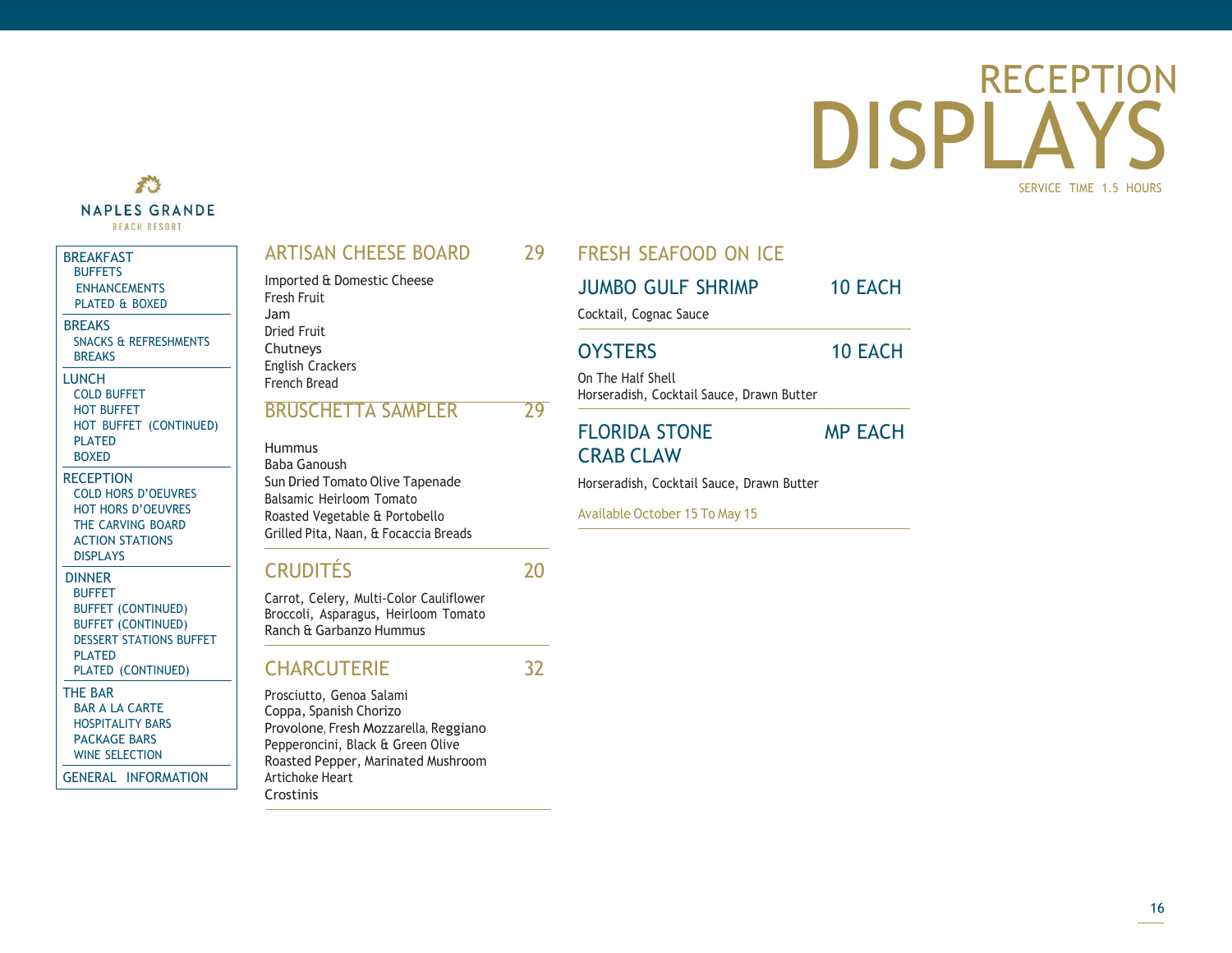### 香 **NAPLES GRANDE BEACH RESORT**

### **BREAKFAST BUFFFTS [ENHANCEMENTS](#page-2-0)** [PLATED](#page-3-0) & BOXED

**BREAKS** SNACKS & [REFRESHMENTS](#page-4-0) [BREAKS](#page-5-0)

LUNCH COLD [BUFFET](#page-6-0) HOT [BUFFET](#page-7-0) HOT BUFFET [\(CONTINUED\)](#page-8-0) [PLATED](#page-9-0) [BOXED](#page-10-0)

**RECEPTION** COLD HORS [D'OEUVRES](#page-11-0) HOT HORS [D'OEUVRES](#page-12-0) THE [CARVING](#page-13-0) BOARD [ACTION STATIONS](#page-14-0) [DISPLAYS](#page-15-0)

DINNER [BUFFET](#page-16-0) BUFFET [\(CONTINUED\)](#page-17-0) BUFFET [\(CONTINUED\)](#page-19-0) DESSERT [STATIONS](#page-19-0) BUFFET [PLATED](#page-20-0) PLATED [\(CONTINUED\)](#page-21-0)

THE BAR [BAR A LA CARTE](#page-22-0) [HOSPITALITY](#page-23-0) BARS [PACKAGE BARS](#page-24-0) WINE [SELECTION](#page-25-0)

GENERAL [INFORMATION](#page-26-0)

### <span id="page-16-0"></span>A WALK ON THE BEACH 139

FLORIDA FIELD GREENS Local Tomato, Cucumber, Red Onion Balsamic & Ranch Dressing

TROPICAL SLAW Nappa Cabbage, Grilled Pineapple Cilantro Lime Vinaigrette

### MACARONI SALAD

GRILLED CHICKEN THIGHS Carolina Coast Bbq Sauce

SLOW ROASTED BRISKET\*\* Caramelized Onions & Peppers

PORK TENDERLOIN Honey Mustard Glaze

GRILLED ATLANTIC SALMON Citrus Butter Sauce

### **SIDES**

Boiled Red Bliss Potatoes Butter Beans With Andouille, Parsley, Tomato Roasted Corn On The Cob Freshly Assorted Baked Rolls

### **DESSERT**

Espresso Gateau Carrot Cake, Cream Cheese Frosting Mixed Berry Sabayon, Ginger

### CARIBBEAN VIBES 155

### BAHAMIAN SEAFOOD CHOWDER

CHILLED SHRIMP DISPLAY (3 Pieces Per Person) Rum Cocktail Sauce

FIELD GREENS CALYPSO Key Lime Vinaigrette

ROASTED CORN & BLACK BEAN SALAD Poblano, Grape Tomato, Fresh Lime

GRILLED PINEAPPLE SLAW Mango, Bermuda Onion, Celery, Cilantro Citrus Vinaigrette

### MOJO ROASTED PORK LOIN

FLANK STEAK\*\* Marinated In Key Lime, Molasses & Mustard

JAMAICAN JERK CHICKEN Mango Relish

PEPPER SEARED MAHI MAHI Coconut Rum Sauce

### **SIDES**

Assorted Rolls, Arroz Con Gandules, Maduros Seasonal Vegetables

### DESSERT

Banana Cream Tartlet, Coconut Chocolate Cake Pastelitos, Caramel Mango Flan

### ENHANCEMENT 1700

### TEJAS FIESTA 144

DINNER

SERVICE TIME 1.5 HOURS

PORK POSOLE VERDE

### TOSTADA SALAD BAR

Fried Corn Tortilla, Pico De Gallo, Guacamole Iceberg Lettuce, Diced Tomato, Red Onion Sliced Jalapeno, Cotija Cheese, Crema Fresca Warm Chili Cheese Sauce Key Lime-Cilantro Dressing

BUFFET

**SIDES** 

Mexican Rice With Peas, Carrots & Cumin Refried Beans With Cotija Cheese Flour Tortillas

CHICKEN FAJITAS Peppers, Onions

PORK CARNITAS Charred Lime, Crema Fresce, Cotija Cheese Guacamole, Pico De Gallo

BLACKENED GULF FISH Spicy Key Lime Butter Sauce

CARVING\*\* Grilled New York Strip Churrasco Chimichurri, Chipotle Demi

DESSERT Tres Leches, Piña Colada Shooters Caramel Churros With Chocolate Sauce



ROAST SUCKLING PIG Serves 100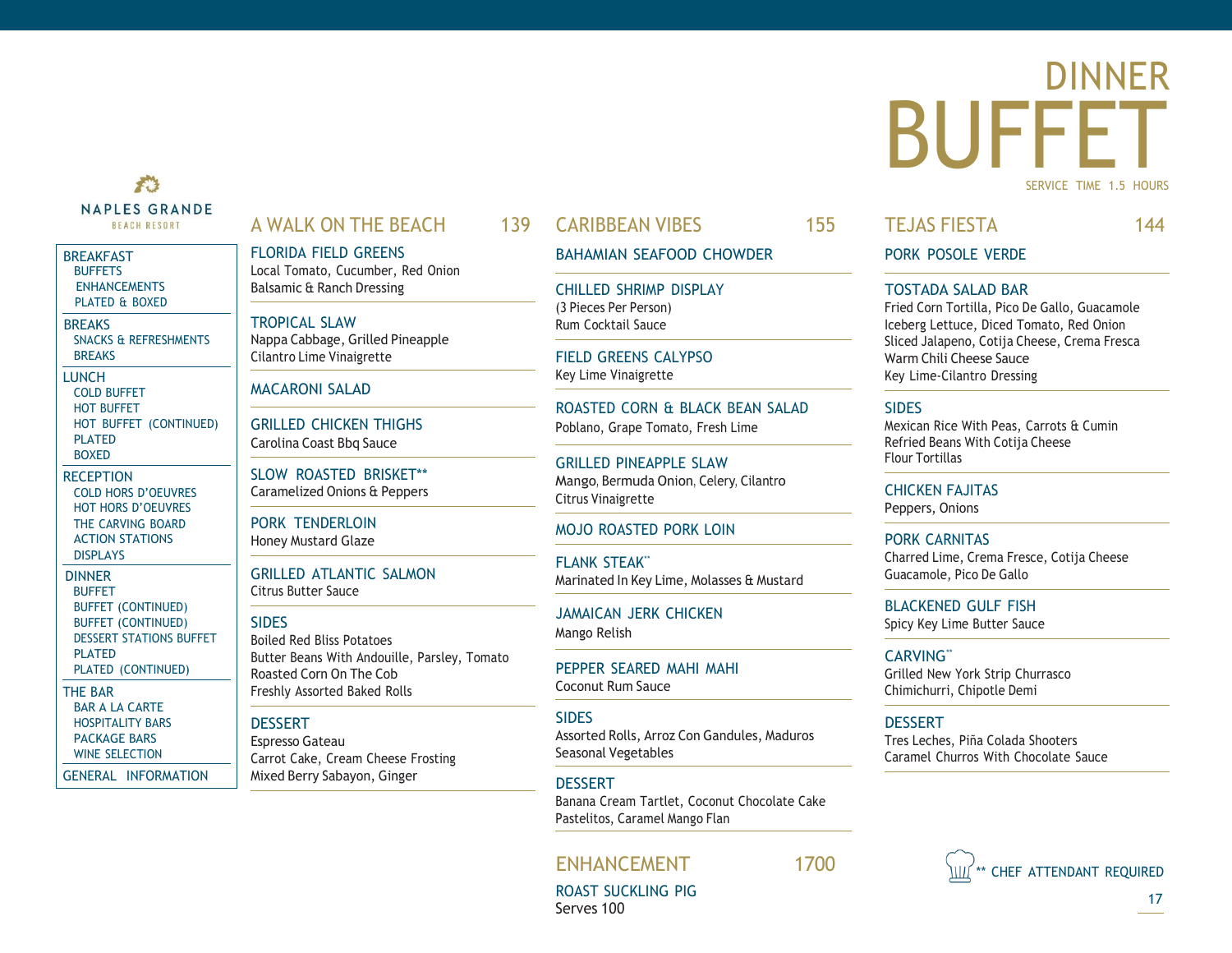### <span id="page-17-0"></span>DINNER BUFFET SERVICE TIME 1.5 HOURS

### 大头 **NAPLES GRANDE BEACH RESORT**

### BREAKFAST **[BUFFETS](#page-1-0)** [ENHANCEMENTS](#page-2-0) [PLATED](#page-3-0) & BOXED

**BREAKS** SNACKS & [REFRESHMENTS](#page-4-0) [BREAKS](#page-5-0) LUNCH COLD [BUFFET](#page-6-0)

HOT [BUFFET](#page-7-0) HOT BUFFET [\(CONTINUED\)](#page-8-0) [PLATED](#page-9-0) [BOXED](#page-10-0)

- **RECEPTION** COLD HORS [D'OEUVRES](#page-11-0) HOT HORS [D'OEUVRES](#page-12-0) THE [CARVING](#page-13-0) BOARD [ACTION STATIONS](#page-14-0) [DISPLAYS](#page-15-0)
- DINNER [BUFFET](#page-16-0) BUFFET [\(CONTINUED\)](#page-17-0) BUFFET [\(CONTINUED\)](#page-19-0) DESSERT [STATIONS](#page-19-0) BUFFET [PLATED](#page-20-0)

PLATED [\(CONTINUED\)](#page-21-0)

THE BAR [BAR A LA CARTE](#page-22-0) [HOSPITALITY](#page-23-0) BARS [PACKAGE BARS](#page-24-0) WINE [SELECTION](#page-25-0)

GENERAL [INFORMATION](#page-26-0)

### FARM TO TABLE 169

LOCAL ORGANIC BABY GREENS SNIPPED TO ORDER\*\*

TOPPINGS TO INCLUDE: Golden Beets, Cucumber, Red Onion Heirloom Tomato, Tri Color Carrots Almonds, Candied Walnuts, Seasonal Citrus Haricot Vert, Grapefruit, Pomegranate Passion Fruit Vinaigrette

RED QUINOA & ARUGULA SALAD Vegetable, Fresh Herbs

PESTO TORTELLINI SALAD Roasted Artichoke, Sweet Peppers

ROASTED GARLIC RUBBED PRIME RIB OF BEEF\*\* Thyme Au Jus

HERB ROASTED FREE RANGE CHICKEN Caramelized Shallot Reduction

BANANA WRAPPED GROUPER Tropical Salsa

### **SIDES**

Roasted Baby Squash Boniato Mash **Cornbread** 

### **DESSERT**

Cream Cheese Carrot Cake Citrus Profiteroles Apple Cobbler, Vanilla Ice Cream

### SEABOARD 178

FIELD GREENS

Cucumber, Tomato, Red Onion, Crouton Buttermilk Ranch, Balsamic Dressing

### CAPRESE

Red & Yellow Tomato, Fresh Mozzarella Basil, EVOO

### CRAB BOIL

Crab Legs, Gulf Shrimp, Andouille Sausage Sweet Corn, New Potato, Spicy Crab Boil Broth

SEARED ATLANTIC SALMON Roasted Corn Chowder

PEPPER CRUSTED TENDERLOIN\*\* Veal Jus

HERB ROASTED CHICKEN BREAST Whole Grain Mustard Citrus Sauce

STEAMED NEW POTATOES Warm Butter, Garlic, Chopped Herbs

### CORN ON THE COB

FIRE-ROASTED ASPARAGUS Béarnaise

### POTATO ROLLS

### **DESSERT**

Mini Tarts of: Boston Cream Pie, Cherry Pie Lemon Meringue Pie Salted Caramel Ganache, Gelato

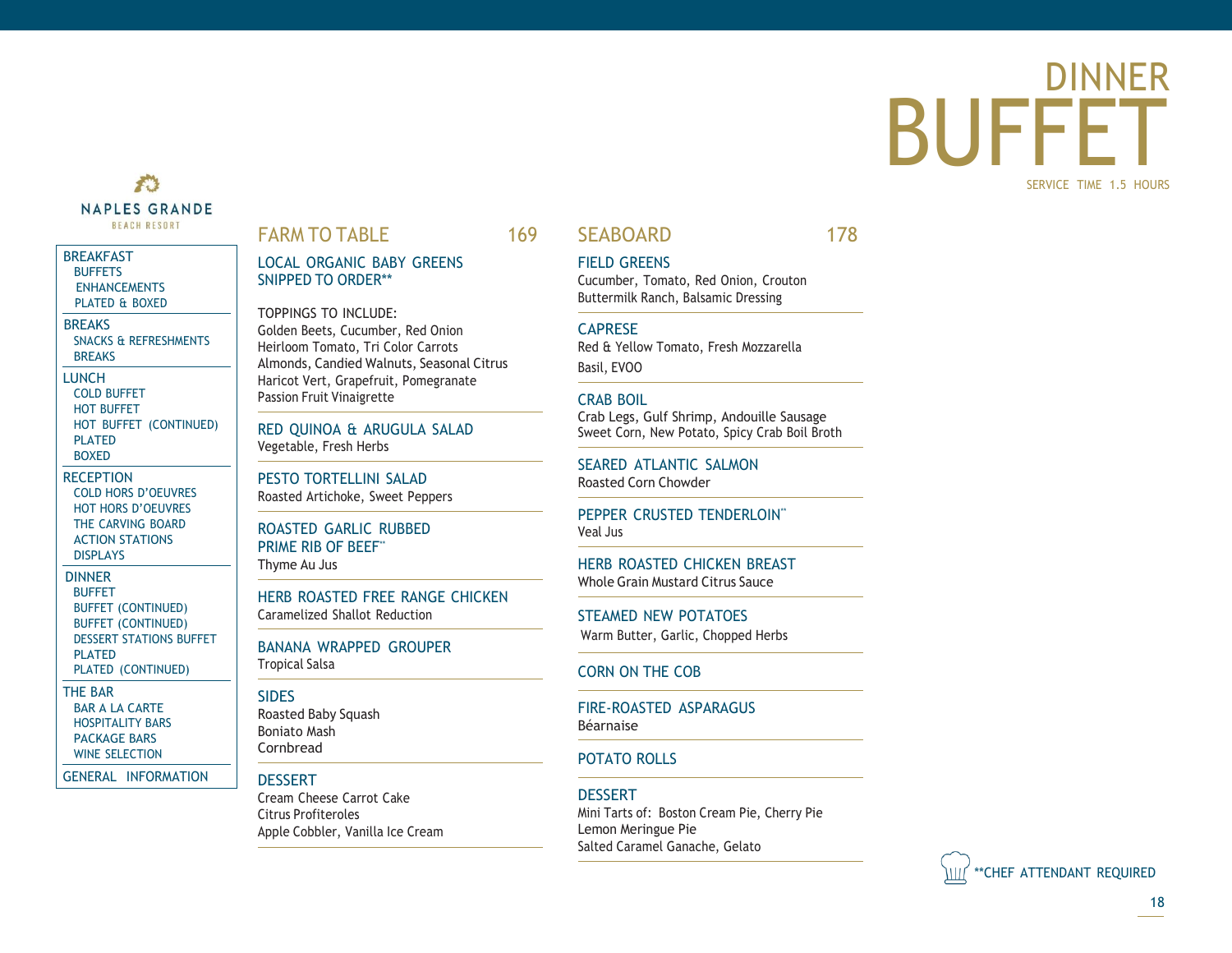## DINNER BUFFET

### 香 **NAPLES GRANDE BEACH RESORT**

BREAKFAST **[BUFFETS](#page-1-0)** [ENHANCEMENTS](#page-2-0) [PLATED](#page-3-0) & BOXED

**BREAKS** SNACKS & [REFRESHMENTS](#page-4-0) **[BREAKS](#page-5-0)** 

**LUNCH** COLD [BUFFET](#page-6-0) HOT [BUFFET](#page-7-0) HOT BUFFET [\(CONTINUED\)](#page-8-0) [PLATED](#page-9-0) [BOXED](#page-10-0)

**RECEPTION** COLD HORS [D'OEUVRES](#page-11-0) HOT HORS [D'OEUVRES](#page-12-0) THE [CARVING](#page-13-0) BOARD [ACTION STATIONS](#page-14-0) [DISPLAYS](#page-15-0)

DINNER **[BUFFET](#page-16-0)** BUFFET [\(CONTINUED\)](#page-17-0) BUFFET [\(CONTINUED\)](#page-19-0) DESSERT [STATIONS](#page-19-0) BUFFET [PLATED](#page-20-0) PLATED [\(CONTINUED\)](#page-21-0)

THE BAR [BAR A LA CARTE](#page-22-0)

[HOSPITALITY](#page-23-0) BARS [PACKAGE BARS](#page-24-0) WINE [SELECTION](#page-25-0)

GENERAL [INFORMATION](#page-26-0)

### CHEF DEMONSTRATION DINNER 225

An exclusive interactive dining experience for your special guests. Chef will personally engage with guests throughout this culinary journey while preparing a signature dish tableside. This decadent 3-course meal is served family style.

Accommodates parties up to 60

### **FIRST**

### **STARTERS**

Lemon Sorrel & Warm Brie Salad Pomegranate Molasses & Marcona Almonds

Raclette Toast & Medjool Dates Sourdough & Saba Reduction

Salt Roasted Beet & Wild Arugula Candied Walnuts, Florida Orange & Blueberry Balsamic

Florida Orange & Blueberry Balsamic

Coconut Chayote Bisque Toasted Coconut & Kale Pesto

### **SECOND**

### **FNTRFFS**

Black Truffle Waygu Tenderloin Sauce Perigueux

Crispy Skin Steelhead Trout Salmon Cranberry Agave Purée

Crispy Duck Confit Gnocchi Warm Goat Cheese Quark & Brussel Leaves

Roasted Tri Color Cauliflower & Marinated Tomato Black Garlic Sauce

### CHEFS TABLE DEMONSTRATION

Florida Lemon & Sweet Crab Ravioli Spanish Olive Oil, Sage

### THIRD

### **DESSERTS**

Gourmet Donuts

Chocolate Mousse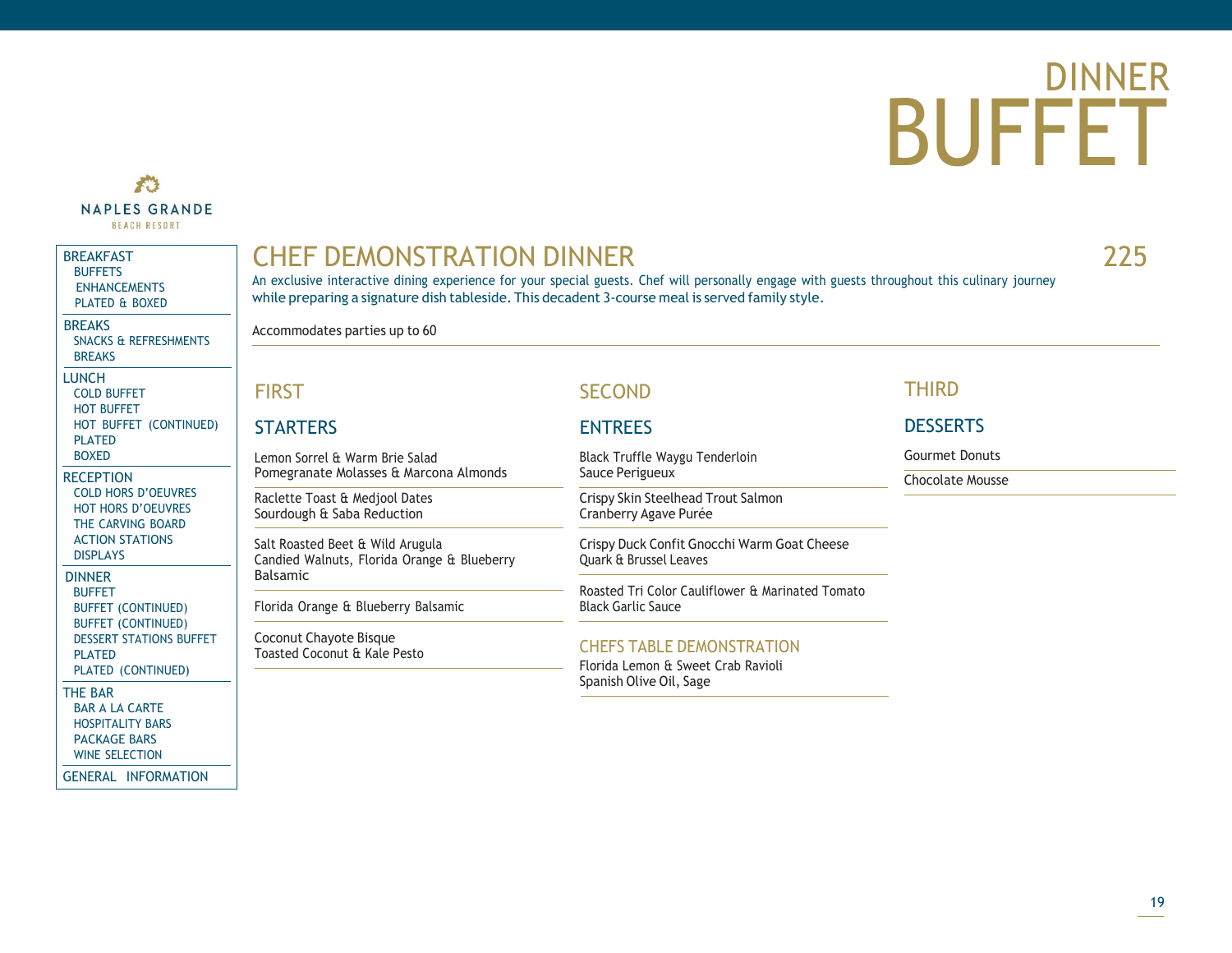### <span id="page-19-0"></span>DESSERT STATION BUFFET SERVICE TIME 1.5 HOURS



| <b>BREAKFAST</b><br><b>BUFFETS</b>                                                                                                                                | <b>SHOOTERS</b>                          | 23 | <b>VIENNESE</b>             | 24 | <b>GRANDE DELIGHTS</b>               | 24 |
|-------------------------------------------------------------------------------------------------------------------------------------------------------------------|------------------------------------------|----|-----------------------------|----|--------------------------------------|----|
| <b>ENHANCEMENTS</b><br>PLATED & BOXED                                                                                                                             | <b>TAPIOCA WITH PASSION FRUIT PEARLS</b> |    | MINI CHOCOLATE ECLAIRS      |    | <b>GREEN TEA &amp; KEY LIME TART</b> |    |
| <b>BREAKS</b><br>SNACKS & REFRESHMENTS                                                                                                                            | <b>BLUEBERRY LAVENDER</b>                |    | <b>NAPOLEONS</b>            |    | <b>HAZELNUT KIT KAT BAR</b>          |    |
| <b>BREAKS</b><br><b>LUNCH</b>                                                                                                                                     | <b>CHOCOLATE MOUSSE</b>                  |    | <b>SEASONAL FRUIT TARTS</b> |    | <b>ASSORTED MACAROONS</b>            |    |
| <b>COLD BUFFET</b><br><b>HOT BUFFET</b><br>HOT BUFFET (CONTINUED)<br><b>PLATED</b><br><b>BOXED</b>                                                                | BAVARIAN CRÈME WITH BASIL CRYSTALS       |    | PETIT GATEAU                |    | MINI BRIOCHE DOUGHNUTS               |    |
| <b>RECEPTION</b><br><b>COLD HORS D'OEUVRES</b><br><b>HOT HORS D'OEUVRES</b><br>THE CARVING BOARD<br><b>ACTION STATIONS</b><br><b>DISPLAYS</b>                     |                                          |    |                             |    |                                      |    |
| <b>DINNER</b><br><b>BUFFET</b><br><b>BUFFET (CONTINUED)</b><br><b>BUFFET (CONTINUED)</b><br><b>DESSERT STATIONS BUFFET</b><br><b>PLATED</b><br>PLATED (CONTINUED) |                                          |    |                             |    |                                      |    |
| THE BAR<br><b>BAR A LA CARTE</b><br><b>HOSPITALITY BARS</b><br><b>PACKAGE BARS</b><br><b>WINE SELECTION</b>                                                       |                                          |    |                             |    |                                      |    |
| <b>GENERAL INFORMATION</b>                                                                                                                                        |                                          |    |                             |    |                                      |    |

### INCLUDES COFFEE, DECAFFEINATED COFFEE, AND ASSORTED HOT TEA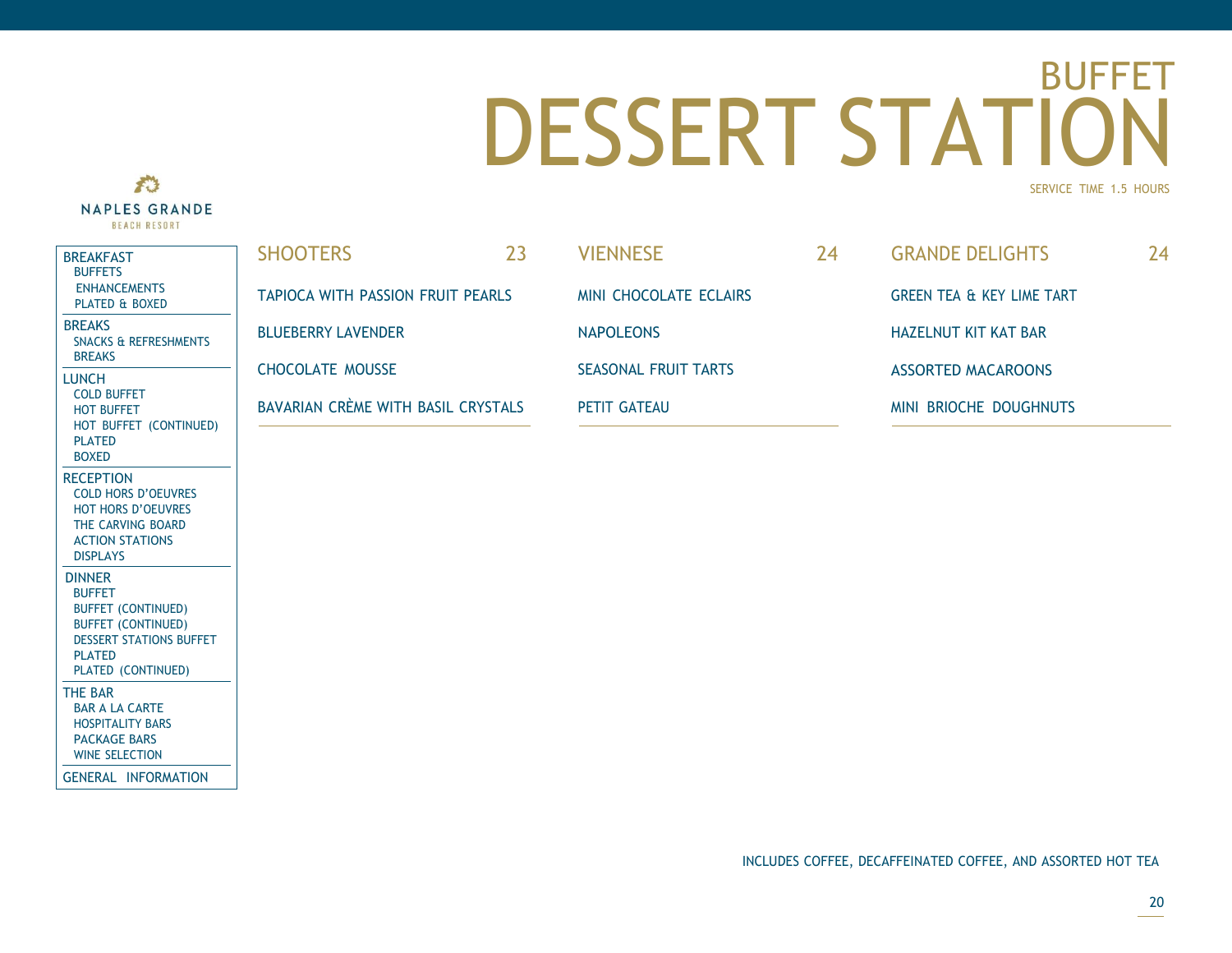# DINNER PLATED

### **THE NAPLES GRANDE BEACH RESORT**

### BREAKFAST [BUFFETS](#page-1-0)

[ENHANCEMENTS](#page-2-0) [PLATED](#page-3-0) & BOXED

**BREAKS** 

SNACKS & [REFRESHMENTS](#page-4-0) [BREAKS](#page-5-0)

**LUNCH** COLD [BUFFET](#page-6-0) HOT [BUFFET](#page-7-0) HOT BUFFET [\(CONTINUED\)](#page-8-0) [PLATED](#page-9-0) [BOXED](#page-10-0)

**RECEPTION** COLD HORS [D'OEUVRES](#page-11-0) HOT HORS [D'OEUVRES](#page-12-0) THE [CARVING](#page-13-0) BOARD [ACTION STATIONS](#page-14-0) [DISPLAYS](#page-15-0)

DINNER [BUFFET](#page-16-0) BUFFET [\(CONTINUED\)](#page-17-0) BUFFET [\(CONTINUED\)](#page-19-0) DESSERT [STATIONS](#page-19-0) BUFFET [PLATED](#page-20-0) PLATED [\(CONTINUED\)](#page-21-0)

THE BAR [BAR A LA CARTE](#page-22-0) [HOSPITALITY](#page-23-0) BARS [PACKAGE BARS](#page-24-0) WINE [SELECTION](#page-25-0)

GENERAL [INFORMATION](#page-26-0)

### <span id="page-20-0"></span>**STARTER**

SELECT ONE:

CAESAR

Crisp Lettuce, Shaved Parmesan Cheese Sourdough Crouton, Creamy Garlic Dressing

ORGANIC BABY GREENS Salt Roasted Golden Beet, Baby Tomato Candied Walnuts, Pickled Onion

Herbed Goat Cheese, Lemon Thyme Vinaigrette

### CAPRESE

Heirloom Tomato, Burrata Cheese Basil, EVOO, Aged Balsamic Pearls

### CITRUS SALAD

Baby Arugula & Frisee, Orange Segments Hearts of Palm, Macadamia Passion Fruit Vinaigrette

### ARTISAN GREENS BOUQUET

Cabernet Poached Pear, Roasted Feta Pistachio, Dried Fig, Pomegranate Emulsion

CHILLED FLORIDA GAZPACHO

Crab Meat

SHORT RIB GNOCCHI Pea tendril, Asiago Cream

WILD MUSHROOM SOUP Black Pepper Biscotti

LOBSTER BISQUE Herb Oil, Tomato

### **DESSERT**

SELECT ONE:

BLUEBERRY FRANGIPANE TORTE Fig Jam, Lemon Crème

CHOCOLATE ORANGE POT DE CRÈME Candied Kumquats, Madeline

THREE CHOCOLATE MOUSSE Seasonal Berries, Macaroon

RASPBERRY COPPA Pistachio, Sponge Cake, Crème Ginger Snap Crisp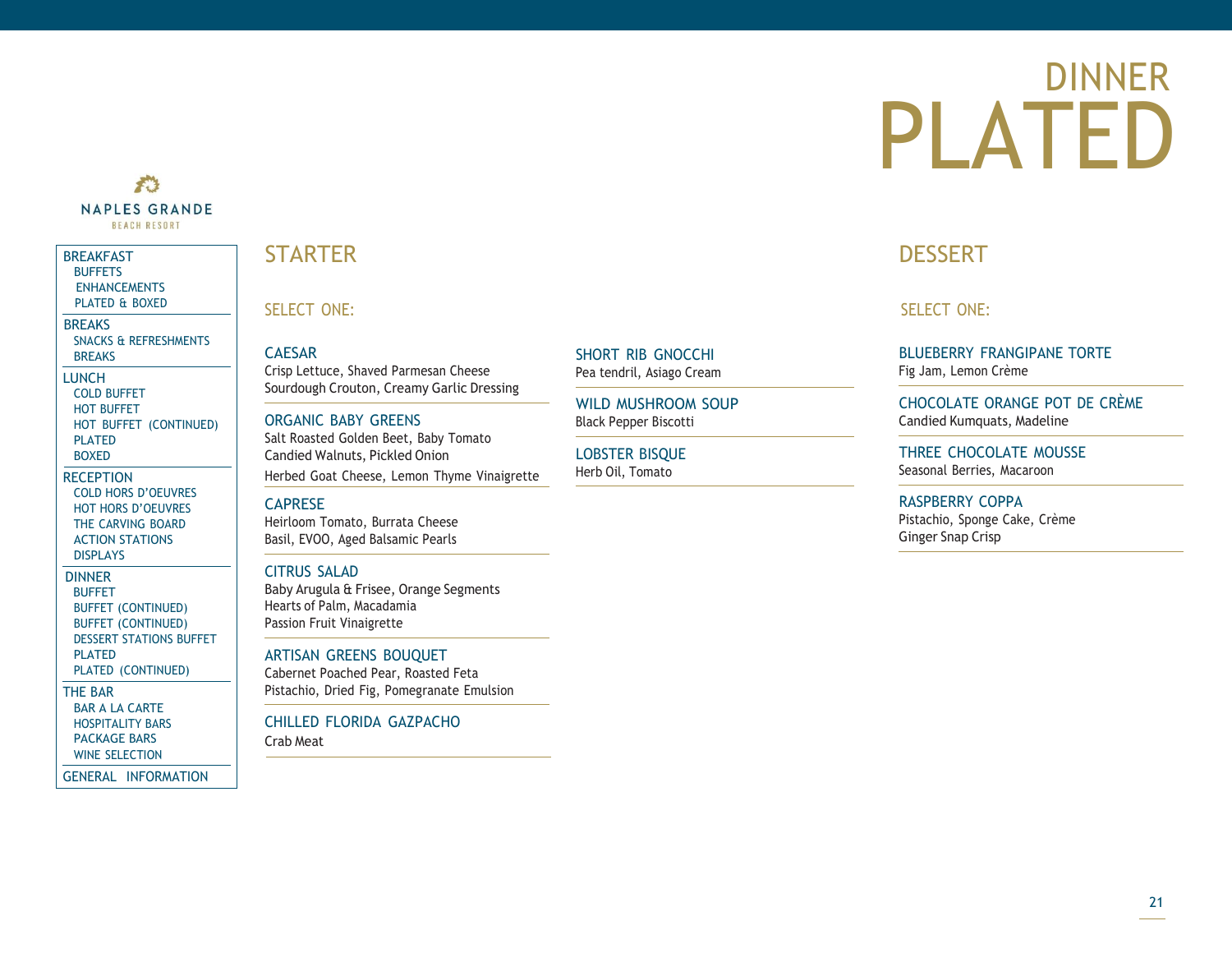# DINNER PLATED

### 香 **NAPLES GRANDE BEACH RESORT**

### BREAKFAST [BUFFETS](#page-1-0) [ENHANCEMENTS](#page-2-0) [PLATED](#page-3-0) & BOXED

**BREAKS** SNACKS & [REFRESHMENTS](#page-4-0) [BREAKS](#page-5-0) **LUNCH** COLD [BUFFET](#page-6-0)

HOT [BUFFET](#page-7-0) HOT BUFFET [\(CONTINUED\)](#page-8-0) [PLATED](#page-9-0) [BOXED](#page-10-0)

**RECEPTION** COLD HORS [D'OEUVRES](#page-11-0) HOT HORS [D'OEUVRES](#page-12-0) THE [CARVING](#page-13-0) BOARD [ACTION STATIONS](#page-14-0) [DISPLAYS](#page-15-0)

DINNER [BUFFET](#page-16-0) BUFFET [\(CONTINUED\)](#page-17-0) BUFFET [\(CONTINUED\)](#page-19-0) DESSERT [STATIONS](#page-19-0) BUFFET [PLATED](#page-20-0) PLATED [\(CONTINUED\)](#page-21-0)

### THE BAR [BAR A LA CARTE](#page-22-0)

[HOSPITALITY](#page-23-0) BARS [PACKAGE BARS](#page-24-0) WINE [SELECTION](#page-25-0)

GENERAL [INFORMATION](#page-26-0)

### <span id="page-21-0"></span>ENTRÉE

SELECT ONE:

| SPICE ROASTED CHICKEN BREAST<br>Grilled Corn & Chipotle Risotto<br>Seasonal Vegetables, Cumin Chicken Jus  | 125 |
|------------------------------------------------------------------------------------------------------------|-----|
| <b>BRAISED SHORT RIB</b><br>Yukon Gold Potato Puree, Roasted Mushrooms<br>Vegetable Jardinière, Bordelaise | 140 |
| <b>SEARED GROUPER FILLET</b><br>Red Rice, Asparagus, Campari Tomato<br>Lemongrass Butter                   | 145 |
| <b>GRILLED FILET OF BEEF</b>                                                                               |     |

Potato Galette, Caramelized Cipollini Wild Mushroom, Truffle Demi

PAN SEARED SCOTTISH SALMON 135 Manchese Polenta, Baby Turnip Marinated Tomato, Saffron Vin Blanc

### PETIT FILET & CRAB CAKE 175 Caramelized Shallot, Potato Gratin

Wilted Greens, Demi Citrus Beurre Blanc

### SALMON & FILET OF BEEF 154 Potato Cake, Seasonal Vegetables Citrus Butter Sauce, Demi Glaze

VANILLA POACHED LOBSTER TAIL & FILET OF BEEF 190 Parsnip Potatoes, Asparagus Trumpet Mushroom, Carrot Puree

ENTRÉE PRICES INCLUDE ROLLS, BUTTER, COFFEE, DECAFFEINATED COFFEE, AND ASSORTED HOT TEA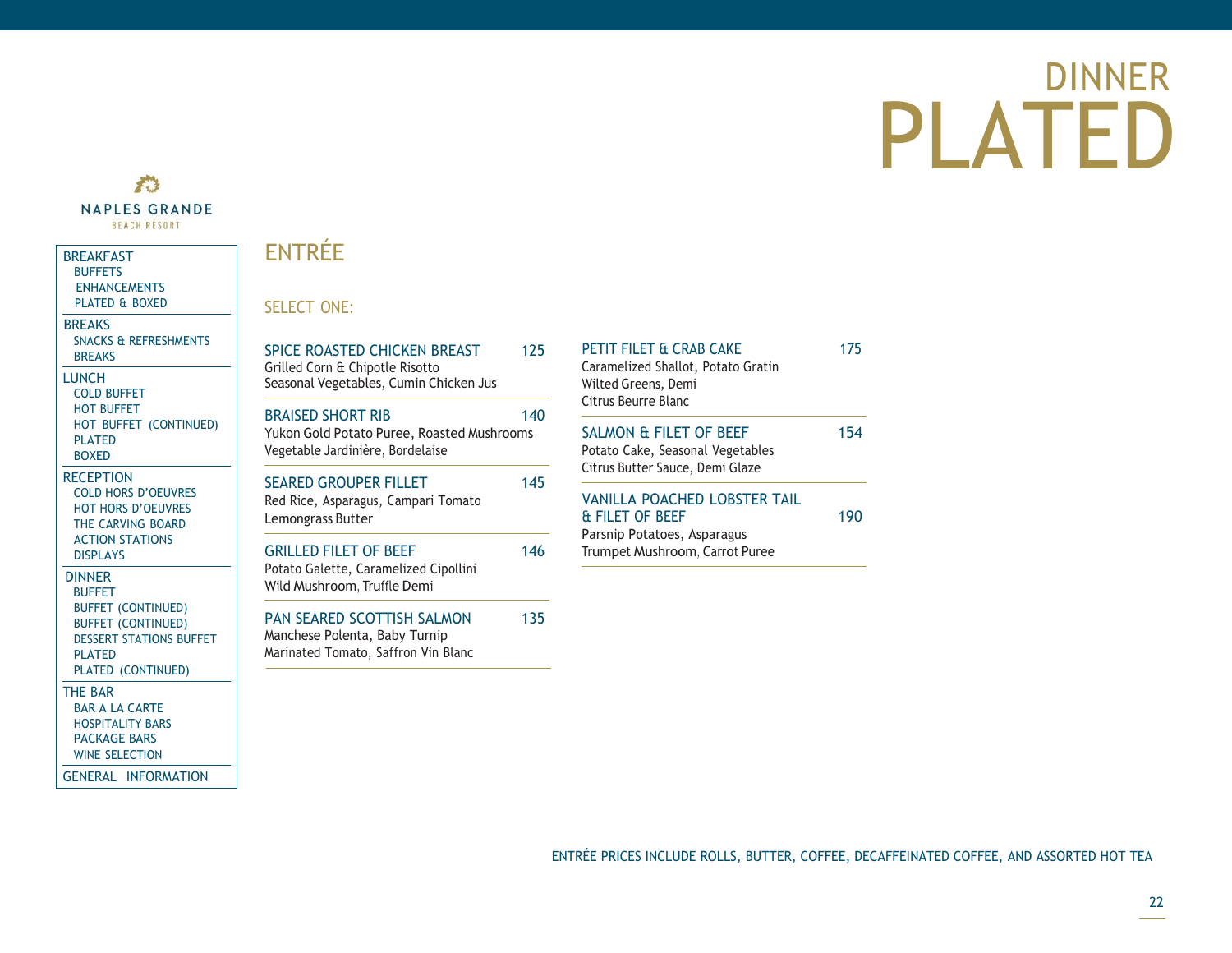# BAR À LA CARTE

### <span id="page-22-0"></span>香 **NAPLES GRANDE BEACH RESORT**

**BREAKFAST** [BUFFETS](#page-1-0) [ENHANCEMENTS](#page-2-0) [PLATED](#page-3-0) & BOXED

**BREAKS** 

[BREAKS](#page-5-0) **LUNCH** COLD [BUFFET](#page-6-0) HOT [BUFFET](#page-7-0)

[PLATED](#page-9-0) [BOXED](#page-10-0) **RECEPTION** 

[PLATED](#page-20-0)

THE BAR

[BAR A LA CARTE](#page-22-0) [HOSPITALITY](#page-23-0) BARS [PACKAGE BARS](#page-24-0) WINE [SELECTION](#page-25-0)

[ACTION STATIONS](#page-14-0) [DISPLAYS](#page-15-0) DINNER [BUFFET](#page-16-0)

### HOSTED OR CASH BAR SIGNATURE COCKTAILS 17 Margarita, Sangria, Blueberry Vo-Hito Aperol Spritz, Cucumber Cooler (Advise your Event Manager of custom requests) AFTER DINNER DRINKS 17 Bailey's Irish Cream Kahlua Amaretto Disaronno Frangelico Sambuca Grand Marnier Godiva ELITE COCKTAILS 16 Grey Goose Vodka Nolet's Gin Ron Zacapa Rum Don Julio Silver Tequila Johnnie Walker Black Scotch Bulleit Bourbon Crown Royal Whiskey PREMIER COCKTAILS 14 Tito's Vodka Tanqueray Gin Bacardi Light Rum Sauza Silver Tequila Johnnie Walker Red Scotch Jim Beam Bourbon Canadian Club Whiskey SNACKS & [REFRESHMENTS](#page-4-0) HOT BUFFET [\(CONTINUED\)](#page-8-0) COLD HORS [D'OEUVRES](#page-11-0) HOT HORS [D'OEUVRES](#page-12-0) THE [CARVING](#page-13-0) BOARD BUFFET [\(CONTINUED\)](#page-17-0) BUFFET [\(CONTINUED\)](#page-19-0) DESSERT [STATIONS](#page-19-0) BUFFET PLATED [\(CONTINUED\)](#page-21-0) GENERAL [INFORMATION](#page-26-0)

### HOUSE WINE BY THE GLASS 12 IMPORTED & SPECIALTY BEER 9 Corona, Stella Artois Ft. Myers High Five IPA, Keywest Sunset Ale DOMESTIC BEER 9 Michelob Ultra, Bud Light HARD SELTZER 9 White Claw NON-ALCOHOLIC BEER 8 Heineken 0.0 BEVERAGES 7 Bottled Water Sparkling Water Bottled Fruit Juice Soft Drinks

### BARTENDER FEE

200 For The First Three Hours Per Bartender 50 Each Additional Hour Per Bartender

23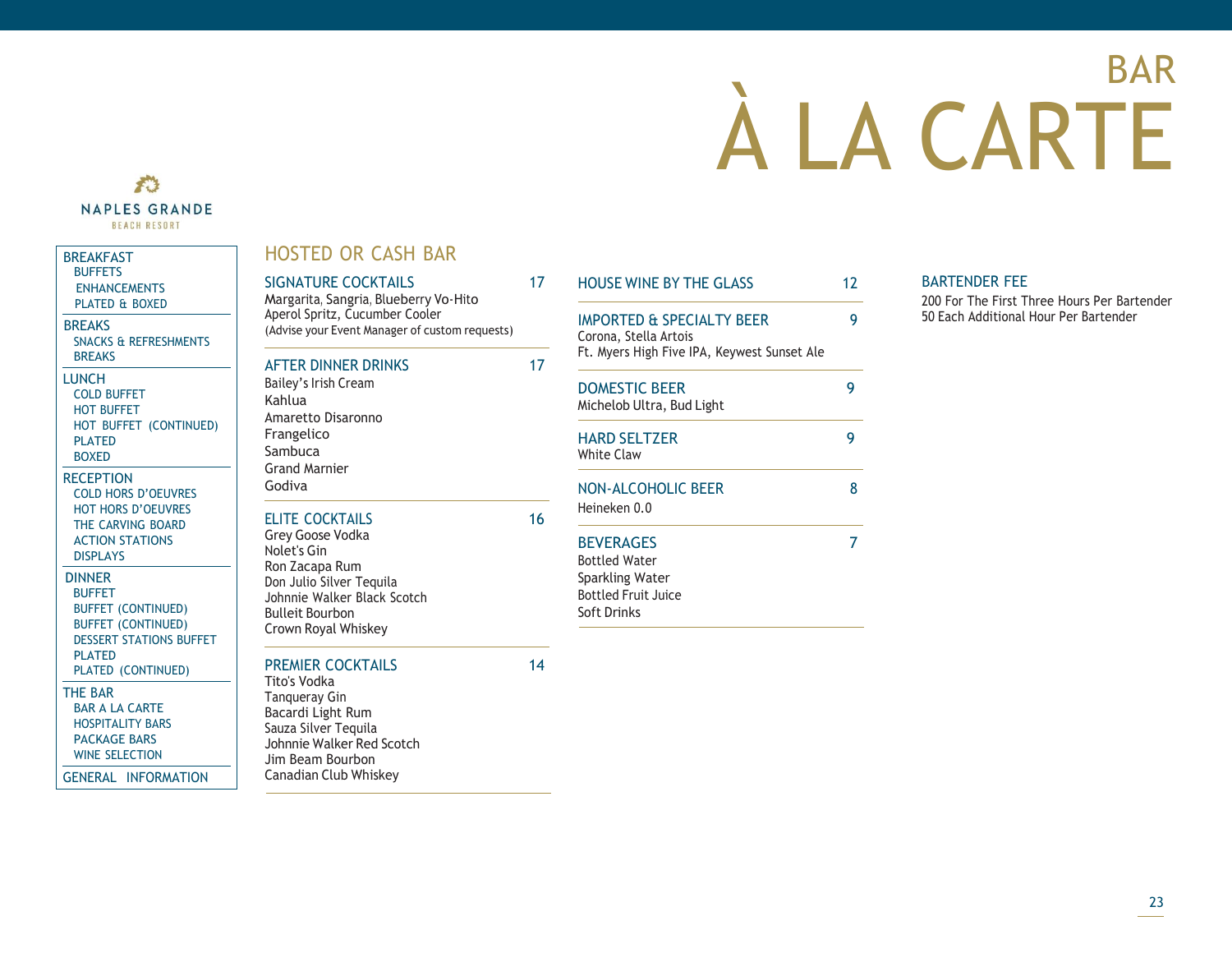# <span id="page-23-0"></span>HOSPITALITY BARS

### 香 **NAPLES GRANDE BEACH RESORT**

### **BREAKFAST [BUFFETS](#page-1-0)** [ENHANCEMENTS](#page-2-0) [PLATED](#page-3-0) & BOXED **BREAKS** SNACKS & [REFRESHMENTS](#page-4-0) [BREAKS](#page-5-0) **LUNCH** COLD [BUFFET](#page-6-0) HOT [BUFFET](#page-7-0) HOT BUFFET [\(CONTINUED\)](#page-8-0) [PLATED](#page-9-0) [BOXED](#page-10-0)

**RECEPTION** COLD HORS [D'OEUVRES](#page-11-0) HOT HORS [D'OEUVRES](#page-12-0) THE [CARVING](#page-13-0) BOARD [ACTION STATIONS](#page-14-0) [DISPLAYS](#page-15-0)

DINNER [BUFFET](#page-16-0) BUFFET [\(CONTINUED\)](#page-17-0) BUFFET [\(CONTINUED\)](#page-19-0) DESSERT [STATIONS](#page-19-0) BUFFET **[PLATED](#page-20-0)** PLATED [\(CONTINUED\)](#page-21-0)

### THE BAR [BAR A LA CARTE](#page-22-0)

[HOSPITALITY](#page-23-0) BARS [PACKAGE BARS](#page-24-0) WINE [SELECTION](#page-25-0)

GENERAL [INFORMATION](#page-26-0)

### ELITE 285

Grey Goose Vodka Nolet's Gin Ron Zacapa Rum Don Julio Silver Tequila Johnnie Walker Black Scotch Bulleit Bourbon Crown Royal Whiskey

### PREMIER 255

Tito's Vodka Tanqueray Gin Bacardi Light Rum Sauza Silver Tequila Johnnie Walker Red Scotch Jim Beam Bourbon Canadian Club Whiskey

### IMPORTED & SPECIALTY BEER 9

Corona, Stella Artois Ft. Myers High Five IPA, Keywest Sunset Ale

### HARD SELTZER 9 White Claw

### DOMESTIC BEER 8

Michelob Ultra, Bud Light

### WINE

See page 26 for selections

### MIXERS

Lime Juice 25 Dry or Sweet Vermouth 50 Bloody Mary Mix 25 Sweet & Sour Mix 25

### **FXTRAS**

Club Soda, Tonic, Ginger Ale 7 Soft Drinks 7 Bottled Water 7 Sparkling Water 7 Bottled Fruit Juice 7 -Pineapple, Cranberry -Tomato, Orange, Grapefruit

### BARTENDER FEES

200 For The First Three Hours Per Bartender 50 Each Additional Hour Per Bartender

Bar set up includes: Glassware, Stir Sticks, Beverage Napkins

Bottle & Wine Openers, Fruit Garnishes

### BAR GUIDELINES

All items ordered will be charged at time of set

- up and unable to be returned. Additional bottles
- will be added upon request.
- Bar set up will be refreshed at 200 per day.

### GUEST SUITE BAR

24 Hour notice is required to reserve bar services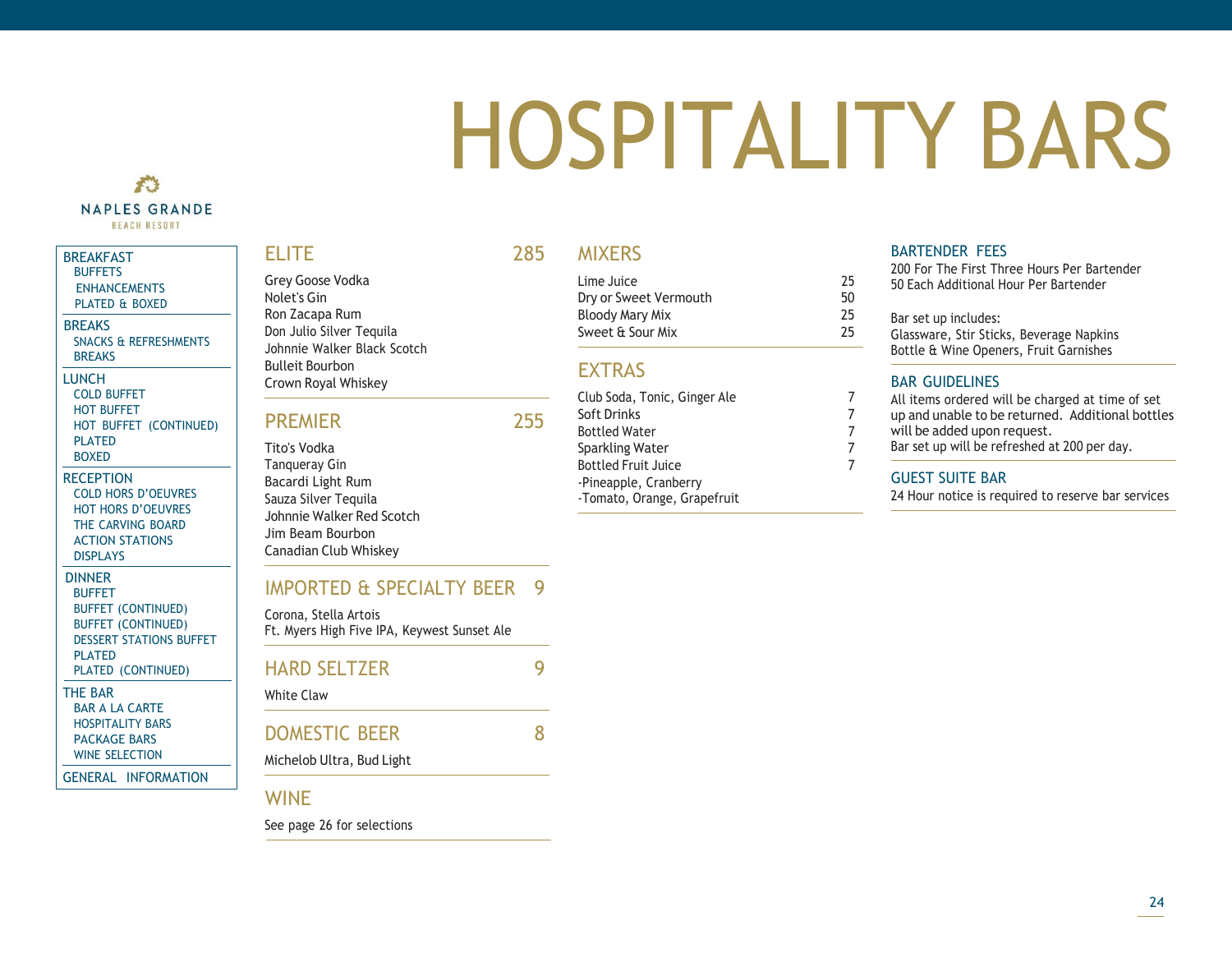# <span id="page-24-0"></span>PACKAGE BARS



### **BREAKFAST** [BUFFETS](#page-1-0) [ENHANCEMENTS](#page-2-0) [PLATED](#page-3-0) & BOXED

**BREAKS** SNACKS & [REFRESHMENTS](#page-4-0) [BREAKS](#page-5-0)

**LUNCH** 

### COLD [BUFFET](#page-6-0) HOT [BUFFET](#page-7-0) HOT BUFFET [\(CONTINUED\)](#page-8-0) [PLATED](#page-9-0)

[BOXED](#page-10-0)

### **RECEPTION** COLD HORS [D'OEUVRES](#page-11-0) HOT HORS [D'OEUVRES](#page-12-0) THE [CARVING](#page-13-0) BOARD [ACTION STATIONS](#page-14-0) [DISPLAYS](#page-15-0)

DINNER

[BUFFET](#page-16-0) BUFFET [\(CONTINUED\)](#page-17-0) BUFFET [\(CONTINUED\)](#page-19-0) DESSERT [STATIONS](#page-19-0) BUFFET [PLATED](#page-20-0) PLATED [\(CONTINUED\)](#page-21-0)

### THE BAR

[BAR A LA CARTE](#page-22-0) [HOSPITALITY](#page-23-0) BARS [PACKAGE BARS](#page-24-0)

WINE [SELECTION](#page-25-0)

GENERAL [INFORMATION](#page-26-0)

### PREMIER BAR 65

Price per person, 3 hour package 15 per person for each additional hour

Tito's Vodka Tanqueray Gin Bacardi Light Rum Sauza Silver Tequila Johnnie Walker Red Label Scotch Jim Bean Bourbon Canadian Club Whiskey Hennessey V.S Cognac Guenoc Wine

### ELITE BAR 70

Price per person, 3 hour package 18 per person for each additional hour

Grey Goose Vodka Nolet's Gin Ron Zacapa Rum Don Julio Silver Tequila Johnnie Walker Black Label Scotch Bulleit Bourbon Crown Royal Whiskey Hennessey V.S Cognac Guenoc Wine

BARTENDER FEES

200 For The First Three Hours Per Bartender 50 Each Additional Hour Per Bartender

Bar set up includes: Glassware, Stir Sticks, Beverage Napkins Fruit Garnish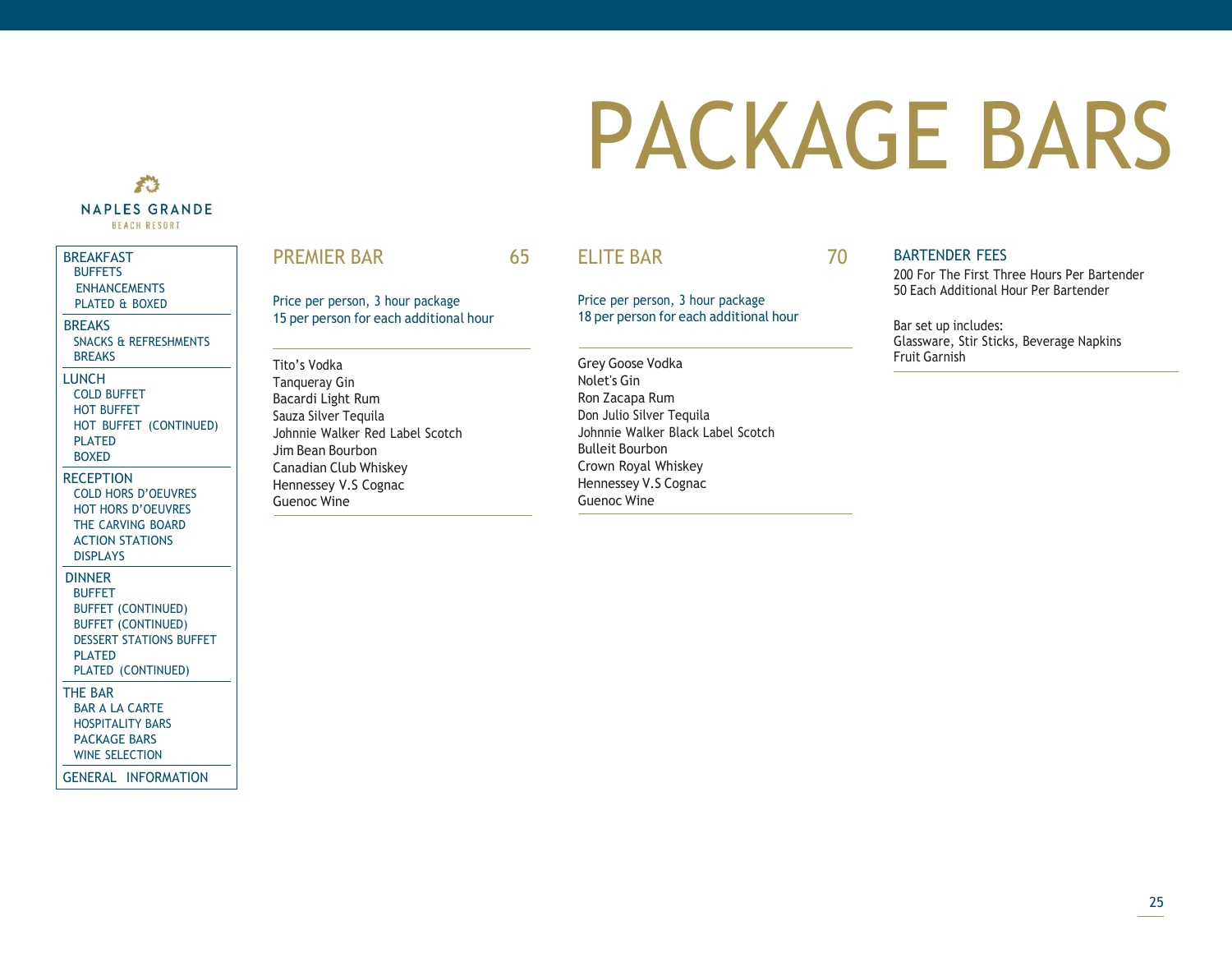# <span id="page-25-0"></span>WINE

### 香 **NAPLES GRANDE BEACH RESORT**

### BREAKFAST **[BUFFETS](#page-1-0)**

[ENHANCEMENTS](#page-2-0) [PLATED](#page-3-0) & BOXED

### **BREAKS**

SNACKS & [REFRESHMENTS](#page-4-0) [BREAKS](#page-5-0)

### LUNCH COLD [BUFFET](#page-6-0) HOT [BUFFET](#page-7-0) HOT BUFFET [\(CONTINUED\)](#page-8-0) [PLATED](#page-9-0) [BOXED](#page-10-0)

### **RECEPTION**

COLD HORS [D'OEUVRES](#page-11-0) HOT HORS [D'OEUVRES](#page-12-0) THE [CARVING](#page-13-0) BOARD [ACTION STATIONS](#page-14-0) [DISPLAYS](#page-15-0)

### DINNER

[BUFFET](#page-16-0) BUFFET [\(CONTINUED\)](#page-17-0) BUFFET [\(CONTINUED\)](#page-19-0) DESSERT [STATIONS](#page-19-0) BUFFET [PLATED](#page-20-0)

### PLATED [\(CONTINUED\)](#page-21-0)

THE BAR

- [BAR A LA CARTE](#page-22-0) [HOSPITALITY](#page-23-0) BARS
- [PACKAGE BARS](#page-24-0) WINE [SELECTION](#page-25-0)

### GENERAL [INFORMATION](#page-26-0)

### SPARKLING

| Prosecco, Mionetto, Veneto, Italy         | 59  |
|-------------------------------------------|-----|
| Veuve Clicquot Yellow Label, Brut, France | 109 |

### ROSE

| La Chapelle Gordonne      |    |
|---------------------------|----|
| Cotes De Provence, France | 55 |
| Whispering Angel          |    |
| Cotes De Provence, France | 63 |

### WHITE WINE

### SAUVIGNON BLANC

| Oyster Bay, Marlborough, New Zealand       | 51 |
|--------------------------------------------|----|
| Honig, Napa Valley, California             | 63 |
| Cloudy Bay, Honig, Napa Valley, California | 75 |

### **RIFSLING**

Ste. Michelle, Eroica, Washington 59

### PINOT GRIGIO

| Barone Fini, Valdadige, Italy   | 47 |
|---------------------------------|----|
| Bottega Vinaia, Trehtino, Italy | 53 |
| Borgo Concenti, Collio, Italy   | 59 |

### **CHARDONNAY**

| Sonoma-Cutrer, Sonoma Coast, California      | 55 |
|----------------------------------------------|----|
| Stags' Leap, Napa Valley, California         | 63 |
| Jordan, Sonoma, California                   | 75 |
| Grgich Hills Estate, Napa Valley, California | 75 |
| Patz & Hall, Russian River, California       | 77 |
| Cakebread, Napa Valley, California           | 99 |

### RED WINE

### **ZINFANDEL** Seghesio, Sonoma County, California 59 PINOT NOIR Lyric by Etude, Santa Barbara, California 55 Erath Estate, Willamette Valley, Oregon 55 Portlandia, Oregon 59 Lange, Willamette Valley, Oregon 59 Meiomi, Monterey, California (m. 1944)<br>Patz & Hall, Sonoma, California (m. 1944) Patz & Hall, Sonoma, California **SHIRAZ** Zilzie, Australia 59 **MERLOT** Northstar, Columbia Valley, Washington 59 Ste. Michelle, Indian Wells Columbia Valley, Washington 59 MALBEC Ruta 22, Mendoza, Argentina 51 **CABERNET** 14 Hands, Columbia Valley, Washington 47 Emblem, Napa Valley, California 63 Jordan, Alexander Valley, California 99 Groth, Napa Valley, California 103

### BLEND

| Pessimist by Daou, Paso Robles, Califnornia | 59  |
|---------------------------------------------|-----|
| BV Tapestry, Napa Valley, California        | 87. |
| The Prisoner, Napa Valley, California       | 99. |